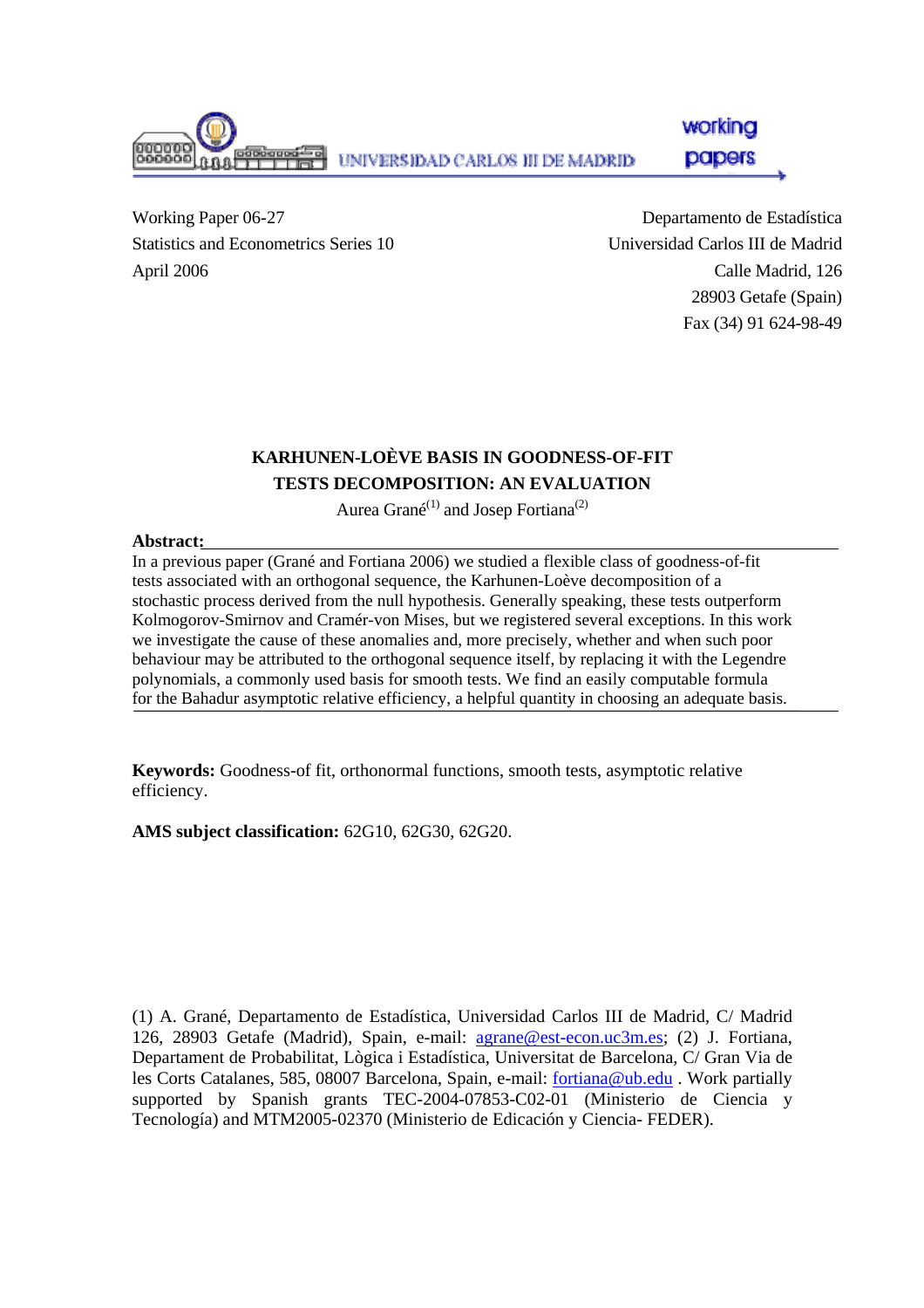# Karhunen-Loève basis in goodness-of-fit tests decomposition: an evaluation

A.  $Gran\acute{e}^{(1)}$  J. Fortiana<sup>(2)</sup>

 $(1)$  Departamento de Estadística. Universidad Carlos III de Madrid. (2) Departament d'Estad´ıstica. Universitat de Barcelona.

#### Abstract

In a previous paper (Grané and Fortiana 2006) we studied a flexible class of goodness-of-fit tests associated with an orthogonal sequence, the Karhunen-Loève decomposition of a stochastic process derived from the null hypothesis. Generally speaking, these tests outperform Kolmogorov-Smirnov and Cramér-von Mises, but we registered several exceptions. In this work we investigate the cause of these anomalies and, more precisely, whether and when such poor behaviour may be attributed to the orthogonal sequence itself, by replacing it with the Legendre polynomials, a commonly used basis for smooth tests. We find an easily computable formula for the Bahadur asymptotic relative efficiency, a helpful quantity in choosing an adequate basis.

Keywords: Goodness-of-fit, Orthonormal Functions, Smooth tests, Asymptotic Relative Efficiency.

AMS subject classification: 62G10, 62G30, 62G20.

## 1 Introduction

In (Fortiana and Grané 2003) we defined a sequence of statistics,  $\{\beta_{ni}\}_{i\in\mathbb{N}}$ , based on Hoeffding's maximum correlation. This quantity,  $\rho^+(F_1, F_2)$ , for two univariate probability distributions  $F_1$  and  $F_2$ , is defined as the maximum of the correlation coefficients of all bivariant probability distributions having marginals  $F_1$  and  $F_2$ . It is a measure of proximity between both marginals and, when applied to an empirical and a theoretical distribution, yields a goodness-of-fit test.

Work supported in part by TEC2004-07853-C02-01 (Ministerio de Ciencia y Tecnoloía) and MTM2005-02370 (Ministerio de Educación y Ciencia–FEDER)

Authors address: Departamento de Estadística, Universidad Carlos III de Madrid, c/ Madrid, 126, 28903–Getafe, Spain.

E-mail: A. Grané, agrane@est-econ@uc3m.es; J. Fortiana, fortiana@ub.edu. Date: April 27, 2006.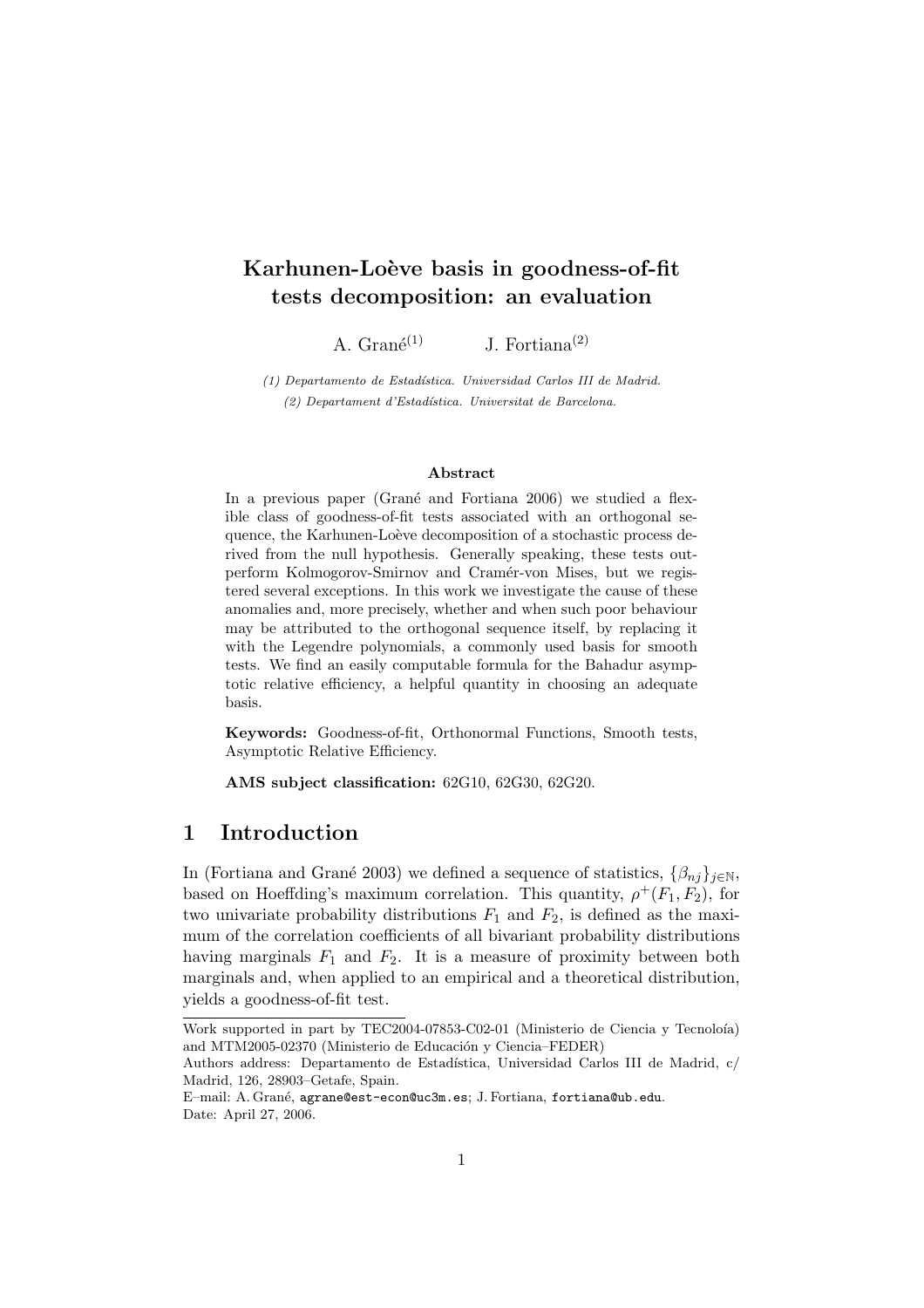The sequence  $\{\beta_{nj}\}_{j\in\mathbb{N}}$  appears when this test is decomposed along orthogonal axes, a construction analogous to that of the Cramér-von Mises statistic (Durbin and Knott 1972, 1975), studied in a general setting by Stephens (1974). More precisely, let  $F_n$  be the empirical cdf of n iid random variables and let  $F_n^-$  be its pseudoinverse, then  $\beta_{nj}$  is the j-th Fourier coefficient of  $F_n^-$  for the orthonormal (in  $L^2[0,1]$ ) sequence  $\{\beta_j(t)\}_{j\in\mathbb{N}}$ ,  $t\in[0,1]$ , obtained from the eigenfunctions of the covariance kernel of a certain Bernoulli stochastic process associated with the [0, 1] uniform distribution (see Fortiana and Gran´e 2003, Cuadras and Fortiana 1993 and 1995 for details). Henceforth we will refer to this particular sequence of statistics as the Karhunen-Loève (KL) sequence. In (Grané and Fortiana 2006) we studied a class of statistics, linear combinations of  $\beta \equiv {\beta_{nj}}_{j\geq 0}$  (where  $\beta_{n0} \equiv 1$ ), with adjustable coefficients depending on the alternative distribution or family of distributions. We found that their power properties were remarkably good, but for several alternatives their behaviour was rather poor.

In this work we substitute  $\phi \equiv {\{\phi_j(t)\}}_{j\geq 0}$ , an orthonormal sequence in  $L^2[0,1]$ , for  $\beta$  yielding the sequence  $\{\Phi_{nj}\}_{j\geq 0}$  of statistics, as defined in Section 2. Sections 3 and 4 are parallel to the corresponding ones in (Grané and Fortiana 2006), with the obvious modifications: power optimization is translated into an eigenvalue-type problem with quadratic forms, functions of the first two moments of the order statistic. Some simplifications of the KL case are not possible, however. As an illustration, we perform the actual computations for  $\phi =$  the Legendre polynomials, comparing the power of the statistic obtained with this basis with that of the KL one. In section 5 we find an easy computable formula for the Bahadur approximate slope, and we use the Bahadur asymptotic relative efficiency as a criterion to select a basis. Section 6 contains the concluding remarks.

### 2 Karhunen-Loève basis and its generalization

Let F be a probability cdf with finite second order moment and let  $F_n$  be the empirical distribution function of n iid∼ F random variables. Given an orthonormal sequence,  $\phi \equiv {\{\phi_j(t)\}_{j\geq 0}}$ , in  $L^2[0,1]$ , we define

$$
\Phi_{nj} \equiv \Phi_{nj}(F) = \int_0^1 F_n^-(t) \phi_j(t) dt, \quad j \ge 0,
$$

where  $F_n^-$  is the pseudoinverse of  $F_n$ . They are L-statistics, i.e., linear combinations of the order statistic  $\mathbf{x} \equiv (x_{(1)}, \ldots, x_{(n)})$ , since

$$
\Phi_{nj} = \int_0^1 F_n^{-}(t) \phi_j(t) dt = \sum_{i=1}^n \int_{(i-1)/n}^{i/n} x_{(i)} \phi_j(t) dt = \sum_{i=1}^n a_{ij} x_{(i)},
$$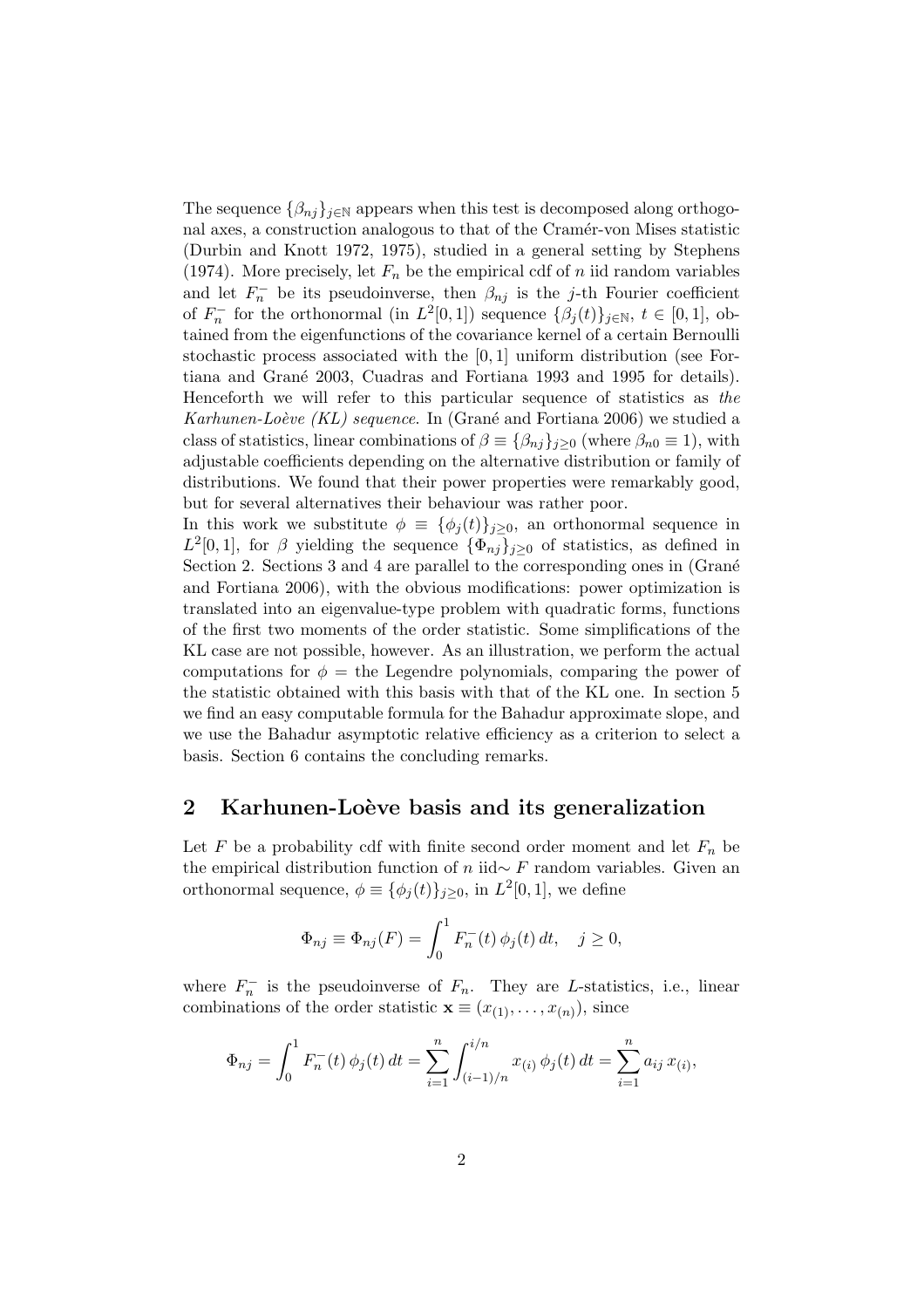where  $a_{ij} = \int_{(i-1)/n}^{i/n} \phi_j(t) dt$ . We consider the class of all linear combinations

$$
T \equiv T(\lambda_0, \dots, \lambda_p) = \sum_{j=0}^p \lambda_j \, \Phi_{nj}, \tag{1}
$$

where  $\lambda_0, \ldots, \lambda_p$  are real parameters. They are L-statistics, too,

$$
T = \sum_{i=1}^{n} c_{ni} x_{(i)},
$$

with coefficients

$$
c_{ni} = \sum_{j=0}^{p} \lambda_j a_{ji}.
$$

In matrix notation,

$$
T \equiv T(\lambda) = \mathbf{x} \mathbf{A} \lambda,\tag{2}
$$

where  $\lambda = (\lambda_0, \ldots, \lambda_p)'$ ,  $\mathbf{A} = (a_{ij}), 1 \le i \le n, 0 \le j \le p$ . Given an alternative cdf  $F_1$ , we select  $\lambda$  to maximize power for testing  $H_0$ :  $F = F_U$ , vs.  $H_1$ :  $F = F_1$ , where  $F_U$  is the cdf of a [0,1] uniform random variable. Clearly, the resulting test is less powerful than the optimal (Neyman-Pearson) one, but its distribution under the null hypothesis is

easily computed, both for large samples, applying the asymptotic theory of L-statistics, and for small samples, with the exact distribution, as described in Fortiana and Grané (2003).

# 3 Computation and optimization of the power function

To test  $H_0$ :  $F = F_U$  against  $H_1$ :  $F = F_1$ , a known cdf with support contained in [0, 1], we consider (1) where  $\lambda$  is to be determined. Its asymptotic distribution is normal, from the general theory of L-statistics (see, e.g., Stigler 1974, or chap. 19 of Shorack and Wellner 1986). For a fixed significance level  $\varepsilon \in (0,1)$ , we are looking for  $c_1, c_2 \in \mathbb{R}$ , such that

$$
P(T > c_1|H_0) = \varepsilon/2, \ P(T < c_2|H_0) = \varepsilon/2.
$$

A bilateral test is appropriate in the absence of further information about  $F_1$ . Also, we take  $c_1$ ,  $c_2$  symmetric with respect to  $\mu_0 = E(T|H_0)$ , that is,  $c_1 = \mu_0 + c_{\varepsilon/2} \sigma_0$ ,  $c_2 = \mu_0 - c_{\varepsilon/2} \sigma_0$ , where  $\sigma_0^2 = \text{var}(T_p|H_0)$  and  $c_{\varepsilon/2}$  is the  $(1 - \varepsilon/2) \cdot 100$ -percentile of the  $N(0, 1)$  distribution. The power function  $P(T > c_1|H_1) + P(T < c_2|H_1)$  is asymptotically approximated by

$$
\Psi(\boldsymbol{\lambda}) = 1 - P_Z \left[ \left( \frac{\mu_0 - \mu_1}{\sigma_1} - c_{\varepsilon/2} \frac{\sigma_0}{\sigma_1}, \frac{\mu_0 - \mu_1}{\sigma_1} + c_{\varepsilon/2} \frac{\sigma_0}{\sigma_1} \right) \right],
$$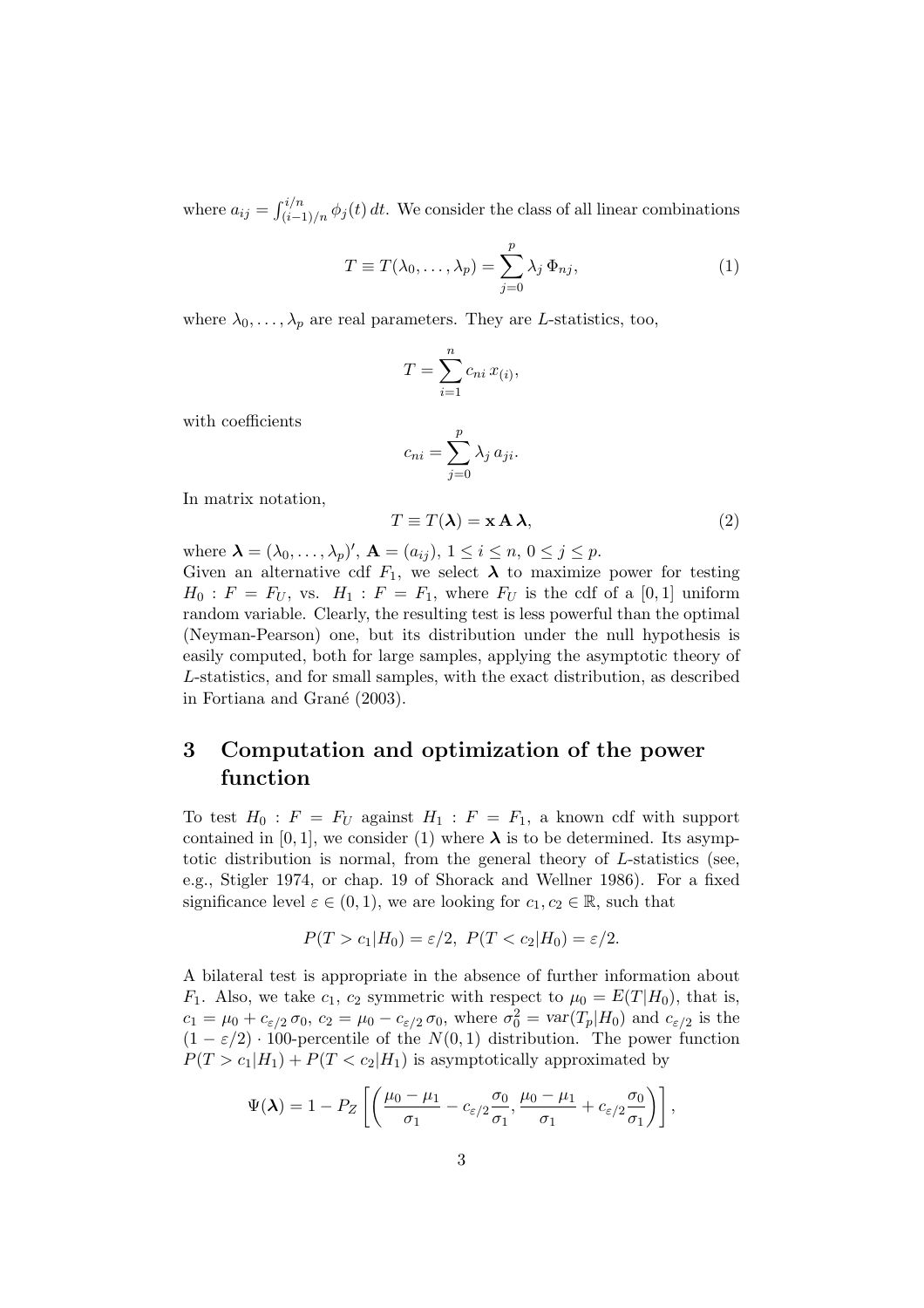where  $\mu_1 = E(T|H_1)$ ,  $\sigma_1^2 = \text{var}(T|H_1)$  and  $Z \sim N(0, 1)$ . Due to the symmetry of this distribution,  $\mu_0 - \mu_1$  can be replaced by  $|\mu_0 - \mu_1|$ , and then

$$
\Psi(\boldsymbol{\lambda}) = 1 - P_Z \left\{ \left( \left[ \frac{a(\boldsymbol{\lambda})}{c(\boldsymbol{\lambda})} \right]^{1/2} - \left[ \frac{b(\boldsymbol{\lambda})}{c(\boldsymbol{\lambda})} \right]^{1/2}, \left[ \frac{a(\boldsymbol{\lambda})}{c(\boldsymbol{\lambda})} \right]^{1/2} + \left[ \frac{b(\boldsymbol{\lambda})}{c(\boldsymbol{\lambda})} \right]^{1/2} \right) \right\},
$$

in terms of the following quadratic forms:

$$
a(\lambda) = (\mu_0 - \mu_1)^2 = \lambda' \mathbf{A}' (\mathbf{M}_0 - \mathbf{M}_1)' (\mathbf{M}_0 - \mathbf{M}_1) \mathbf{A} \lambda,
$$
  
\n
$$
b(\lambda) = c_{\varepsilon/2}^2 \sigma_0^2 = \lambda' \mathbf{A}' \Sigma_0 \mathbf{A} \lambda,
$$
  
\n
$$
c(\lambda) = \sigma_1^2 = \lambda' \mathbf{A}' \Sigma_1 \mathbf{A} \lambda,
$$
\n(3)

where  $\mathbf{M}_i = E(\mathbf{x}|H_i), \ \mathbf{\Sigma}_i = Var(\mathbf{x}|H_i), i = 0, 1.$ 

Since  $\Psi(\lambda)$  remains invariant when  $\lambda$  is multiplied by an arbitrary constant, we assume  $c(\lambda) = 1$ , and we compute the extremes of

$$
\Upsilon(\lambda) = 1 - \Phi\left(a(\lambda)^{1/2} + b(\lambda)^{1/2}\right) + \Phi\left(a(\lambda)^{1/2} - b(\lambda)^{1/2}\right) \n+ \xi\left(c(\lambda) - 1\right), \tag{4}
$$

where  $\Phi$  is the standard normal distribution function and  $\xi$  is a Lagrange multiplier.

**Degenerate case:** If  $a(\lambda) = 0$ , the expectation of T is the same under both hypotheses, the power function is

$$
\Psi(\boldsymbol{\lambda}) = 1 - P_Z \left\{ \left( - \left[ \frac{b(\boldsymbol{\lambda})}{c(\boldsymbol{\lambda})} \right]^{1/2}, \left[ \frac{b(\boldsymbol{\lambda})}{c(\boldsymbol{\lambda})} \right]^{1/2} \right) \right\},
$$

with the constraint  $c(\lambda) = 1$ , and (4) is written as

$$
\Upsilon(\boldsymbol{\lambda}) = 2 - 2\Phi\left(b(\boldsymbol{\lambda})^{1/2}\right) + \xi\left(c(\boldsymbol{\lambda}) - 1\right).
$$

Equating to zero its gradient we obtain an eigenvalue-type problem,

$$
\beta(\lambda) \mathbf{A}' \mathbf{\Sigma}_0 \mathbf{A} \lambda = \xi \mathbf{A}' \mathbf{\Sigma}_1 \mathbf{A} \lambda,
$$

where  $\beta(\lambda) = 2 b(\lambda)^{-1/2} \phi(b(\lambda)^{1/2})$ , and  $\phi$  is the standard normal pdf. **General case:** If  $a(\lambda) \neq 0$ , differentiating (4) and equating to zero we obtain:

$$
\left[\alpha(\lambda) \mathbf{A}' (\mathbf{M}_0 - \mathbf{M}_1)' (\mathbf{M}_0 - \mathbf{M}_1) \mathbf{A} + \beta(\lambda) \mathbf{A}' \mathbf{\Sigma}_0 \mathbf{A}\right] \lambda = \xi \mathbf{A}' \mathbf{\Sigma}_1 \mathbf{A} \lambda, \tag{5}
$$

where  $\alpha(\lambda) = a(\lambda)^{-1/2} (\phi_+(\lambda) - \phi_-(\lambda)), \beta(\lambda) = b(\lambda)^{-1/2} (\phi_+(\lambda) + \phi_-(\lambda)),$  $\phi_+(\bm{\lambda}) \; = \; \phi\left(a(\bm{\lambda})^{1/2} + b(\bm{\lambda})^{1/2}\right), \; \phi_-(\bm{\lambda}) \; = \; \phi\left(a(\bm{\lambda})^{1/2} - b(\bm{\lambda})^{1/2}\right) \; \text{and} \; \xi \; \text{has}$ been redefined. The degenerate case appears when  $\alpha(\lambda) = 0$ .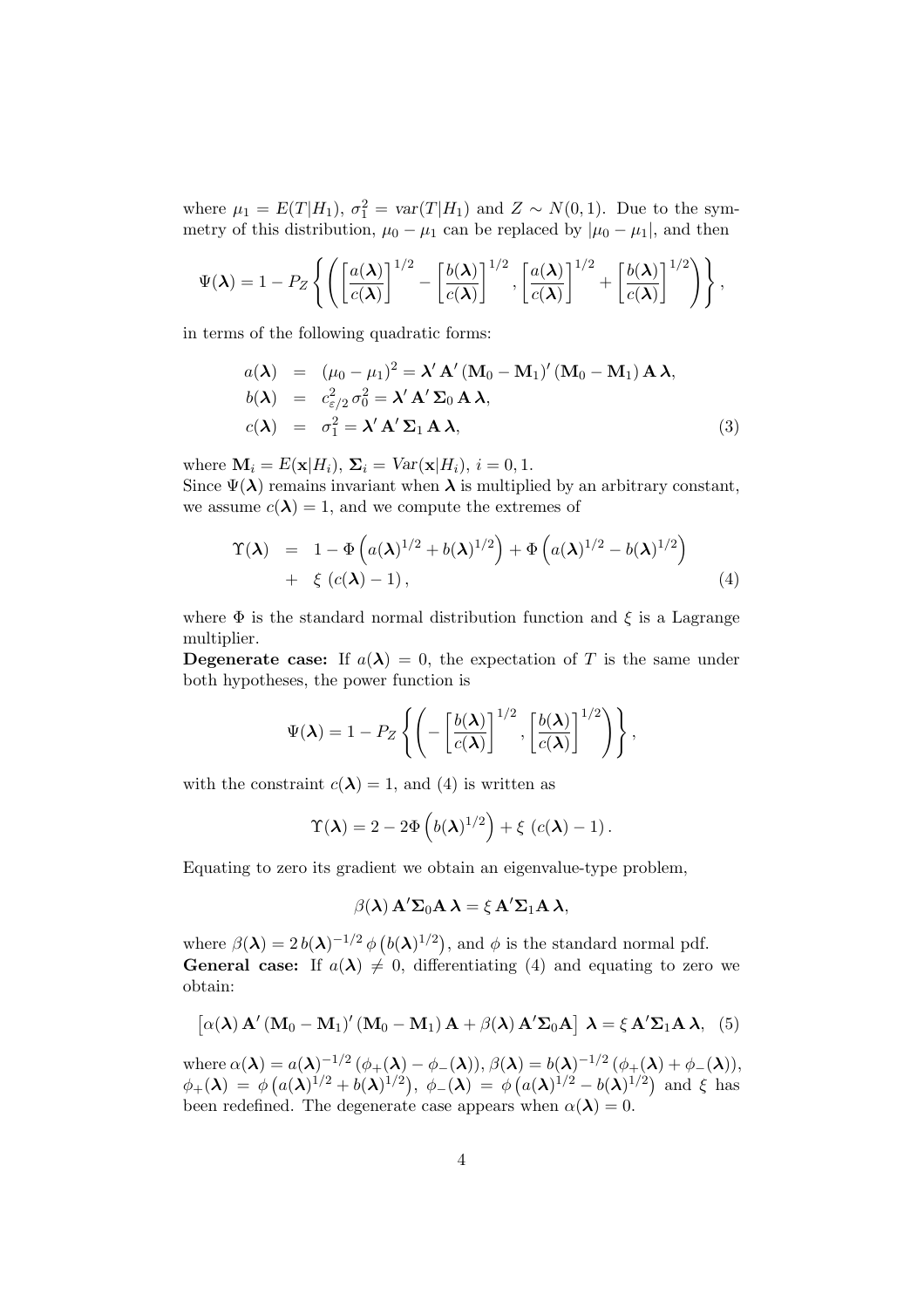To compute  $\boldsymbol{\lambda}$  set  $u = (\mathbf{A}' \Sigma_1 \mathbf{A})^{1/2} \lambda$ ,  $\mathbf{G}(u) = \alpha(u) \mathbf{E} + \beta(u) \mathbf{F}$ , where  $\alpha(u)$ ,  $\beta(u)$  are those defined above in (5), now in terms of the new variable u, and

$$
\mathbf{E} = (\mathbf{A}'\mathbf{\Sigma}_1\mathbf{A})^{-1/2} \mathbf{A}' (\mathbf{M}_0 - \mathbf{M}_1)' (\mathbf{M}_0 - \mathbf{M}_1) \mathbf{A} (\mathbf{A}'\mathbf{\Sigma}_1\mathbf{A})^{-1/2},
$$
  

$$
\mathbf{F} = (\mathbf{A}'\mathbf{\Sigma}_1\mathbf{A})^{-1/2} (\mathbf{A}'\mathbf{\Sigma}_0\mathbf{A}) (\mathbf{A}'\mathbf{\Sigma}_1\mathbf{A})^{-1/2}.
$$

For a given u, we compute eigenvectors and eigenvalues of  $G(u)$ . The new u will be the eigenvector for which  $\Psi(u)$  is maximum. This process is iterated until stability. The last step is to recover and normalize  $\lambda$ . The result is rather robust, leading to a single maximum with a small number of iterations for a widely diverse choice of the initial  $u$ . A Matlab program implementing this computation may be requested from the authors.

#### Example: scale alternatives

We consider an alternative distribution belonging to  $U[0, \theta]$ , the uniform on [0,  $\theta$ ] family, with  $\theta > 0$ . The expectation vector  $M_0$  and the covariance matrix  $\Sigma_0$  of the order statistic x obtained from n iid∼ U[0,1] random variables are (see, e.g., David 1981)

$$
\mathbf{M}_0 = \frac{1}{n+1}(1, 2, \dots, n), \quad \mathbf{\Sigma}_0 = (v_{ij})_{1 \le i, j \le n}, \tag{6}
$$

where

$$
v_{ij} = \frac{1}{(n+2)(n+1)^2} [(n+1)\min\{i,j\} - i j].
$$

The corresponding quantities for  $U[0, \theta]$  are  $M_1 = \theta M_0$ ,  $\Sigma_1 = \theta^2 \Sigma_0$ . Then (3) is

$$
a(\lambda) = (1 - \theta)^2 \lambda' \mathbf{A}' \mathbf{M}'_0 \mathbf{M}_0 \mathbf{A} \lambda,
$$
  
\n
$$
b(\lambda) = c_{\varepsilon/2}^2 \lambda' \mathbf{A}' \Sigma_0 \mathbf{A} \lambda,
$$
  
\n
$$
c(\lambda) = \theta^2 \lambda' \mathbf{A}' \Sigma_0 \mathbf{A} \lambda.
$$

We have to maximize the power  $\Psi(\lambda)$ , equivalently, to minimize

$$
P_Z\left(\frac{1-\theta}{\theta}\left(\frac{\lambda'\mathbf{A}'\mathbf{M}_0'\mathbf{M}_0\mathbf{A}\boldsymbol{\lambda}}{\lambda'\mathbf{A}'\boldsymbol{\Sigma}_0\mathbf{A}\boldsymbol{\lambda}}\right)^{1/2}-\frac{c_{\varepsilon/2}}{\theta},\frac{1-\theta}{\theta}\left(\frac{\lambda'\mathbf{A}'\mathbf{M}_0'\mathbf{M}_0\mathbf{A}\boldsymbol{\lambda}}{\lambda'\mathbf{A}'\boldsymbol{\Sigma}_0\mathbf{A}\boldsymbol{\lambda}}\right)^{1/2}+\frac{c_{\varepsilon/2}}{\theta}\right),
$$

or to maximize  $\lambda' A' M_0' M_0 A \lambda / \lambda' A' \Sigma_0 A \lambda$ , both problems constrained to  $\lambda' A' \Sigma_0 A \lambda = 1$ . The solution is the (unique with non-null eigenvalue) eigenvector of the generalized eigenvalue problem:  $\mathbf{A}'\mathbf{M}'_0\mathbf{M}_0\mathbf{A}\lambda = \xi \mathbf{A}'\mathbf{\Sigma}_0\mathbf{A}\lambda$ , normalized so that  $\lambda' A' \Sigma_0 A \lambda = 1$ .

In Grané and Fortiana (2006) we used the orthonormal basis  $\beta$  referred to above. Explicitly,

$$
\beta_0(t) = 1, \ \beta_j(t) = \sqrt{2} \cos(j \pi t), \ j \ge 1, \ t \in (0, 1),
$$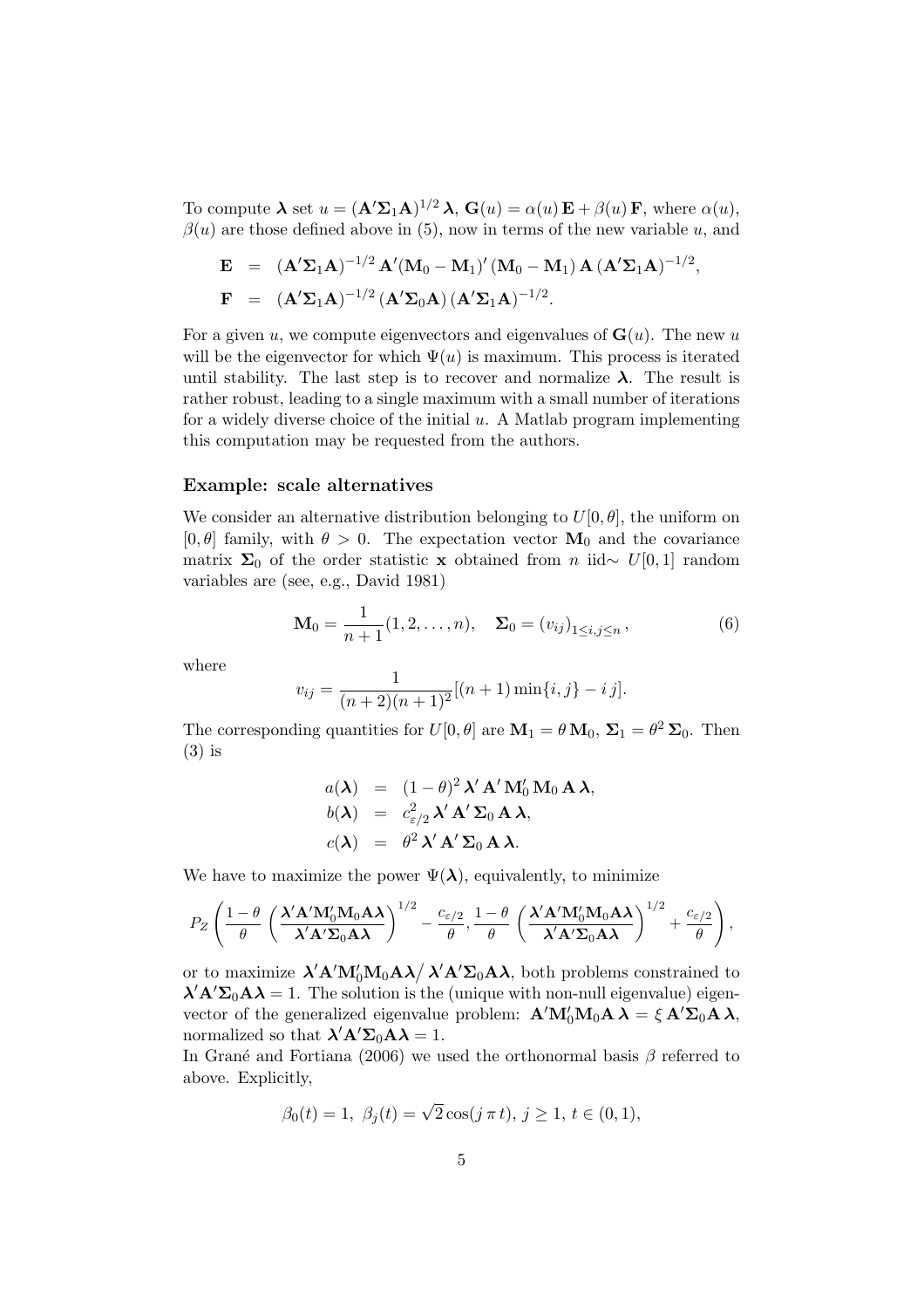and we denoted by  $\beta_{nj}$  the resulting  $\Phi_{nj}$  statistics. In this basis, formula (1) is  $T_{\beta} = \sum_{j=0}^{p} \lambda_j \beta_{nj}$ . For a sample of size  $n = 20$ , a significance level  $\varepsilon = 0.05$ and  $p = 4$ , we obtain

$$
T_{\beta} = 0.3554 \,\beta_{n0} - 0.4447 \,\beta_{n1} + 0.4985 \,\beta_{n2} - 0.4373 \,\beta_{n3} + 0.4860 \,\beta_{n4}.
$$

In the context of *smooth-tests* (see, e.g., Rayner and Best 1989, 1990), the sequence of Legendre polynomials is often used. After adapting them to the  $[0, 1]$  interval and standardizing them, the first two of them are:

$$
\phi_0(t) = 1, \quad \phi_1(t) = \sqrt{3}(2t - 1),
$$

and the recurrence relation is:

$$
\phi_{j+1}(t) = \frac{\sqrt{(2j+3)(2j+1)}}{j+1}(2t-1)\,\phi_j(t) - \frac{\sqrt{2j+3}}{\sqrt{2j-1}}\frac{j}{j+1}\,\phi_{j-1}(t), \quad j \ge 1.
$$

Denoting by  $\ell_{nj}$  the resulting  $\Phi_{nj}$  statistics, formula (1) is  $T_{\ell} = \sum_{j=0}^{p} \lambda_{nj} \ell_{nj}$ . For a sample of size  $n = 20$ , a significance level of  $\varepsilon = 0.05$  and  $p = 4$ , we obtain

$$
T_{\ell} = 0.3095 \,\ell_{n0} + 0.4403 \,\ell_{n1} + 0.5786 \,\ell_{n2} + 0.4193 \,\ell_{n3} + 0.4470 \,\ell_{n4}.
$$

In a practical situation,  $T_\beta$  and  $T_\ell$  should be expressed directly in terms of the observed order statistic using (2).

We have compared  $T_\beta$  and  $T_\ell$  with the  $Q_n$  statistic obtained in Fortiana and Grané (2003), with the Kolmogorov-Smirnov statistic  $D_n$  and with the Cramér-von Mises statistic  $W_n^2$ . Figure 1 shows the power curves for the tests based on these statistics. These curves have been plotted from 20 computed points, for each of which we have generated  $N = 1000$  samples of size  $n = 20$ . We allowed  $\theta$  to take values below and above 1, thus obtaining a two sided power curve.

### 4 Generic alternatives

In this section we develop an algorithm for locating the optimal  $\lambda$  in (2) for an alternative cdf  $F$  whose pseudoinverse has the form:

$$
F^{-}(t) = \sum_{k=0}^{q} \gamma_k \psi_k(t),
$$
\n(7)

where  $\gamma_k$  are real numbers and  $\{\psi_k(t)\}_{k\geq 0}$  is an orthonormal sequence in  $L^2[0,1]$ , possibly different from  $\{\phi_j(t)\}_{j\geq 0}$ .

Given an arbitrary F the first q Fourier terms of  $F^-$  yield such an expression. In the present context this is more natural than expanding  $F$  or the pdf,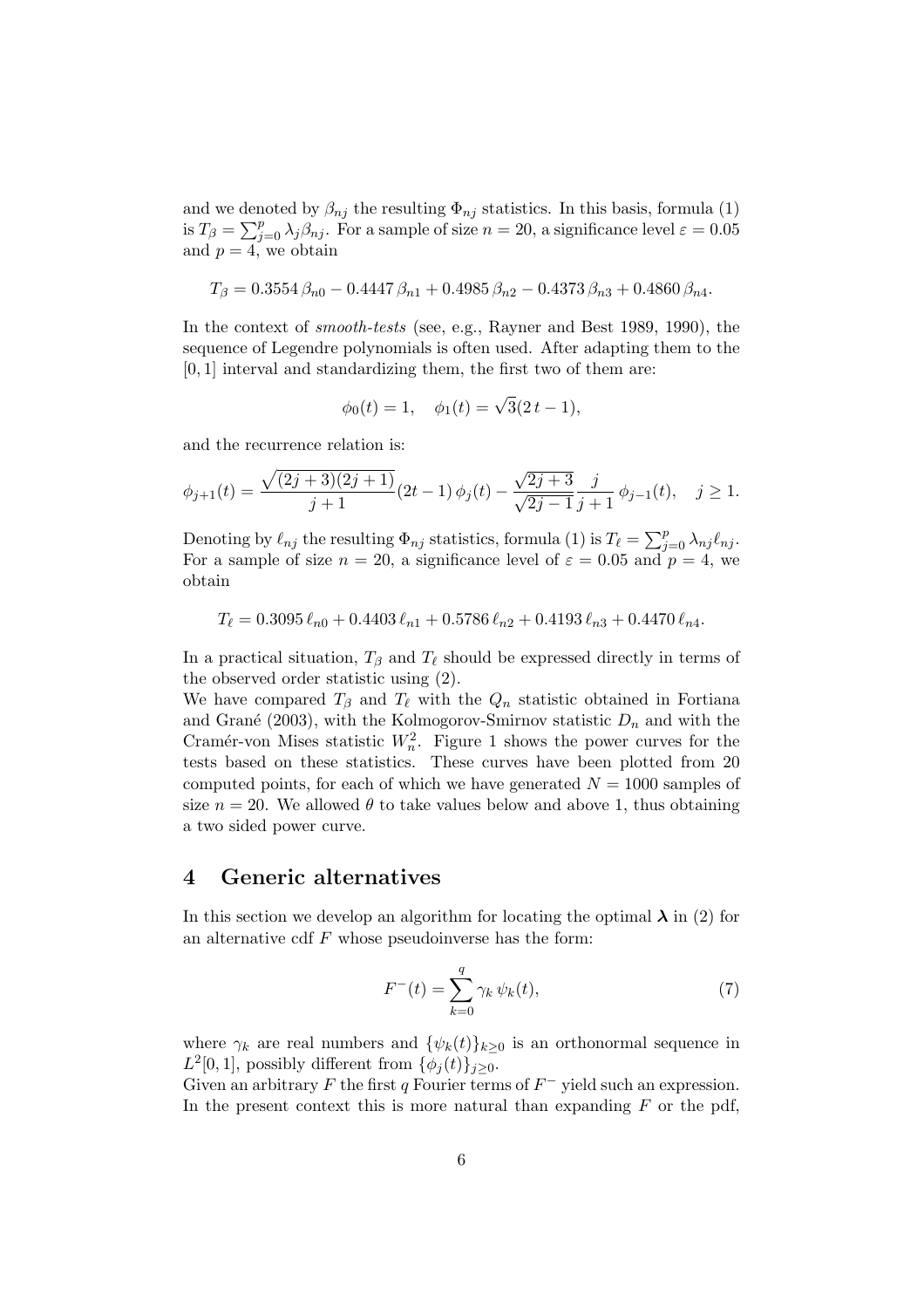Figure 1: Power functions for scale alternatives.



since the moments of the order statistics can be advantageously expressed in terms of  $F^-$ , e.g.,

$$
E(x_{(i)}|H_1) = i \binom{n}{i} \int_0^1 F^-(t) t^{i-1} (1-t)^{n-i} dt
$$
  
=  $i \binom{n}{i} \sum_{k=0}^q \gamma_k \int_0^1 \psi_k(t) t^{i-1} (1-t)^{n-i} dt.$  (8)

To solve (5) we must determine the quadratic forms  $a(\lambda)$ ,  $b(\lambda)$ ,  $c(\lambda)$  in (3).  $M_0$  and  $\Sigma_0$  are the same as in (6) and (8) gives the entries in  $M_1$ . In general an exact  $\Sigma_1$  will not be available. Instead we can determine  $\mathbf{A}'\Sigma_1\mathbf{A}$  from the asymptotic approximation given in the

**Proposition 4.1** Let T be the statistic defined in (1) and (2), where  $x$  is the order statistic from n iid random variables with cdf  $(7)$ . We have the following convergences in law

$$
\sqrt{n}[T-\mu] \xrightarrow[n \to \infty]{\mathcal{L}} N(0, \sigma_1^2),\tag{9}
$$

$$
\sqrt{n}\frac{[T-\mu]}{\sigma_n} \xrightarrow[n \to \infty]{} N(0,1),\tag{10}
$$

where

$$
\mu = \sum_{j=0}^{p} \sum_{k=0}^{q} \lambda_j \gamma_k \int_0^1 \phi_j(t) \psi_k(t) dt,
$$
\n(11)

$$
\sigma_1^2 = \lim_{n \to \infty} \sigma_n^2, \quad \sigma_n^2 = \sum_{j=0}^p \sum_{l=0}^p \lambda_j \lambda_l \,\sigma_{n,jl}, \tag{12}
$$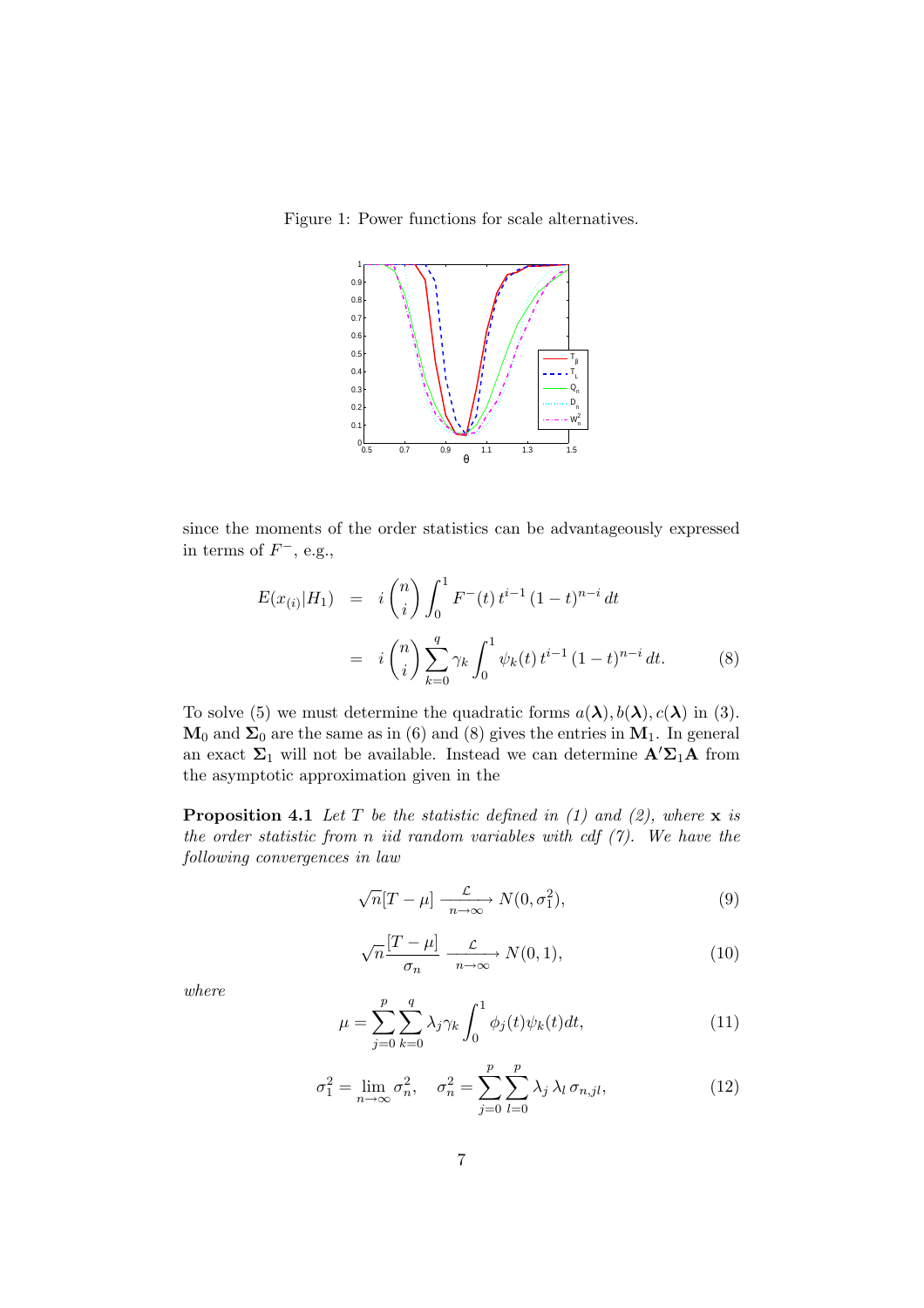$$
\sigma_{n,jl} = \sum_{k=0}^{q} \sum_{m=0}^{q} \gamma_k \gamma_m I_{jklm},
$$

where

$$
I_{jklm} = \int_0^1 \int_0^1 K(s,t)\phi_j(s)\psi'_k(s)\phi_l(t)\psi'_m(t) dt ds,
$$

where  $K(s,t) = \min(s,t) - st$  and  $\psi'_k(t)$  denotes the derivative of  $\psi_k(t)$ .

Proof: The  $T$  statistic of  $(1)$  can be written as

$$
T = \frac{1}{n} \sum_{i=1}^{p} J(i/n) x_{(i)},
$$
\n(13)

where

$$
J(i/n) = \sum_{j=0}^{n} n \lambda_j a_{ij},
$$

$$
a_{ij} = \int_{(i-1)/n}^{i/n} \phi_j(u) du = b_j(i/n) - b_j((i-1)/n),
$$

and  $b_j(i/n) = \int_0^{i/n} \phi_j(u) du$ . Using these expressions the  $J(i/n)$  coefficients are:

$$
\sum_{j=0}^{p} n \lambda_j a_{ij} = \sum_{j=0}^{p} \lambda_j \frac{b_j(i/n) - b_j((i-1)/n)}{1/n} = \sum_{j=0}^{p} \lambda_j B_j(i/n)
$$

where

$$
B_j(i/n) = \frac{b_j(i/n) - b_j((i-1)/n)}{1/n},
$$

verifying that  $B_j$  tends to  $\phi_j$  when n tends to infinity. We can use the asymptotic approximation

$$
J(t) \approx \sum_{j=0}^{p} \lambda_j \phi_j(t), \quad t \in (0,1).
$$

Since  $J(t)$  is a continuous and bounded a.s.  $(F^-)$  function, we can compute the asymptotic expectation of  $T$ , under  $H_1$ , as

$$
\mu = \int_0^1 J(t) F^{-}(t) dt = \sum_{j=0}^p \sum_{k=0}^q \lambda_j \gamma_k \int_0^1 \phi_j(t) \psi_k(t) dt
$$

and also its asymptotic variance as

$$
\sigma_1^2 = \int_0^1 \int_0^1 J(s)J(t)K(s,t)dF^-(s)dF^-(t),
$$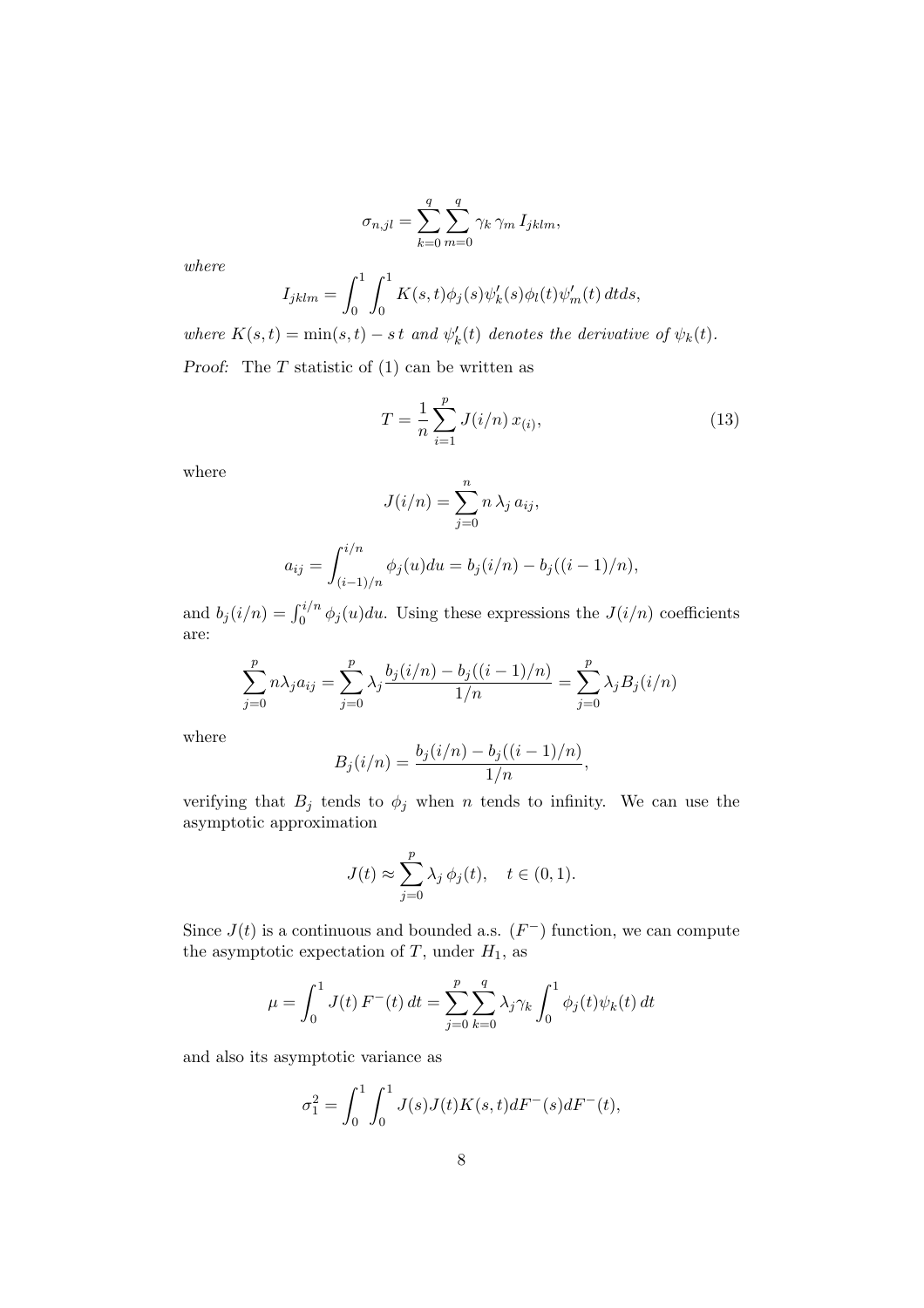where  $K(s,t) = \min(s,t) - st$ , see, e.g. Shorack and Wellner (1986). Substituting the expressions for function  $J$  and for the derivative of  $F^-$  formulas (11) and (12) are obtained.

The convergences of (9) and (10) are obtained applying the general theory for L-statistics described in Shorack and Wellner (1986).  $\Box$ 

These expressions can be simplified when both  $\{\phi_i(t)\}_{i\geq 0}$  and  $\{\psi_k(t)\}_{k\geq 0}$ are the KL (trigonometric) basis  $\{1, \sqrt{2} \cos(j\pi t)\}_{j\geq 1}$ . This is due to the fact that  $\phi_j(t)$  and  $\psi'_k(t)$  in  $I_{jklm}$  can be expressed in terms of eigenfunctions of  $K(s,t)$ . In this case, the expression of  $\sigma_n^2$  is:

$$
\sigma_n^2 = \sum_{j=1}^p \sum_{l=1}^p \lambda_j \lambda_l \,\sigma_{n,jl},
$$

$$
\sigma_{n,jl} = 4 \pi^2 \, a_{nj} \, a_{nl} \sum_{k=1}^q \sum_{m=1}^q k \, m \, \gamma_k \, \gamma_m \, I_{jklm},
$$

where  $a_{nj} = -\sqrt{2} (2n/(j\pi)) \sin(j\pi/(2n)),$ 

$$
I_{jklm} = \frac{1}{(4\pi)^2} \left\{ \frac{1}{(k+j)^2} \left[ \delta_{m-l,k+j} + \delta_{m+l,k+j} \right] \right\}, \text{ if } k = j,
$$

 $I_{jklm} = \frac{1}{14\pi}$  $(4\pi)^2$  $\int_1^1$  $\frac{1}{(k-j)^2} [\delta_{m-l,k-j} + \delta_{m+l,k-j}] + \frac{1}{(k+j)^2} [\delta_{m-l,k+j} + \delta_{m+l,k+j}]$ 

if  $k \neq j$ , and  $\delta$  is Kronecker's delta. For a complete proof see Grané and Fortiana (2006).

Comparing the expression for  $c(\lambda) = \sigma_1^2 = \lambda' A \Sigma A \lambda$  in (3) with (12), we see that the entries in  $\mathbf{A} \Sigma \mathbf{A}$  are either  $\sigma_{n,jl}$  or the limit  $\sigma_{jl} = \lim_{n \to \infty} \sigma_{n,jl}$ . Some computational examples suggest that a better approximation is obtained with  $\sigma_{n,jl}$ .

#### Some examples

To illustrate the method we have chosen four parametric families of alternative distributions with support on  $[0, 1]$ . We have chosen them so that either the mean or the variance differs from those of the null hypothesis,  $U[0, 1]$ , which in each case is obtained for a value of the parameter. They are defined by the following probability distribution functions:

A1: Lehmann alternatives,

$$
F_{\alpha}(x) = x^{\alpha}, \quad 0 \le x \le 1, \quad \alpha > 0;
$$

A2: symmetric (with respect to  $1/2$ ) distributions having U-shaped pdf, for  $\beta \in (0, 1)$ , or wedge-shaped pdf, for  $\beta > 1$ ,

$$
F_{\beta}(x) = \begin{cases} \frac{1}{2}(2x)^{\beta}, & 0 \le x \le 1/2, \\ 1 - \frac{1}{2}(2(1-x))^{\beta}, & 1/2 \le x \le 1; \end{cases}
$$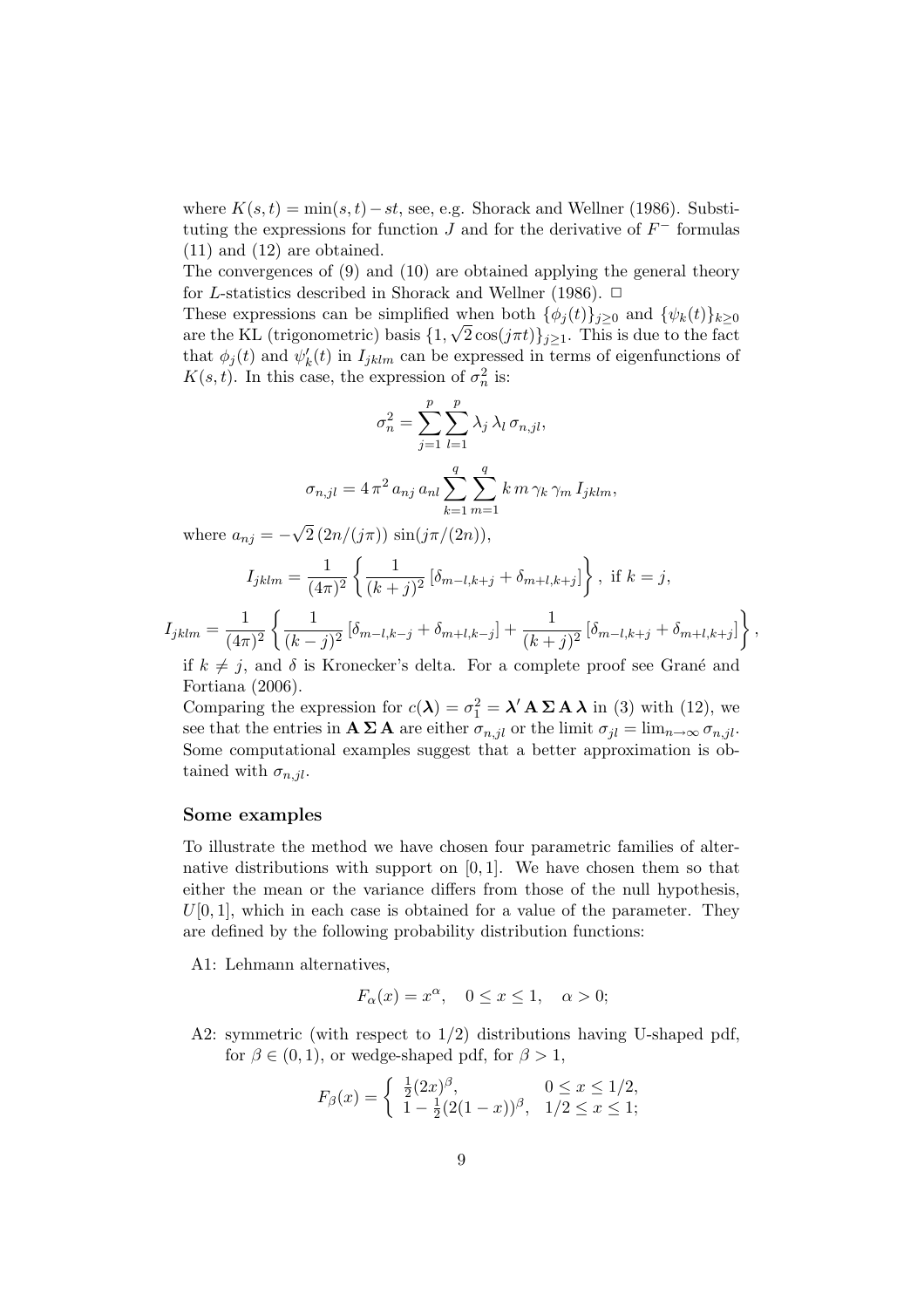A3: compressed uniform alternatives,

$$
F_{\gamma}(x) = \begin{cases} 0, & 0 \leq x \leq \gamma, \\ \frac{x-\gamma}{1-2\gamma}, & \gamma \leq x \leq 1-\gamma, \\ 1, & 1-\gamma \leq x \leq 1; \end{cases} \quad 0 \leq \gamma \leq \frac{1}{2},
$$

A4: a bimodal locally uniform distribution, with probability mass concentrated near both extremes, 0 and 1,

$$
F_{\delta}(x) = \begin{cases} x/(2\delta), & 0 \le x \le \delta, \\ \frac{1}{2}, & \delta \le x \le 1 - \delta, \\ 1 - (1 - x)/(2\delta), & 1 - \delta \le x \le 1. \end{cases} \quad 0 < \delta \le 1/2,
$$

As examples of construction of the test for generic alternatives, we have considered the families above for several values of the parameters. For each alternative we determine coefficients  $\gamma_k$  of (7), for  $0 \leq k \leq q = 5$ . For sample size  $n = 20$  and significance level  $\varepsilon = 0.05$  we determine  $p = 4$  coefficients  $\lambda$ for  $T_\beta$  (KL test statistic) and for  $T_\ell$  (with both  $\{\phi_i(t)\}_{i\geq 0}$  and  $\{\psi_k(t)\}_{k\geq 0}$ the Legendre polynomials). Results for  $T_\beta$  and  $T_\ell$  appear in Table 1 and Table 2, respectively.

Table 3, Table 4, Table 5 and Table 6 contain the power comparisons of the test based on  $T_{\ell}$  with the tests based on  $T_{\beta}$ ,  $Q_n$ ,  $D_n$  and  $W_n^2$ . These powers have been estimated from  $N = 10000$  samples of size  $n = 20$  as the relative frequency of values of the statistic in the critical region. Since the UMP test is easy to compute for the A1 family, we have included these results in Table 3 for comparison.

## 5 Bahadur approximate slope

Let us consider the family of alternative distributions depending on a parameter  $\theta$ , such that its cdf is  $F_{\theta}$ , and let  $F_{\theta_0}$  be the cdf of the [0, 1] uniform random variable.

**Proposition 5.1** Let T be the statistic defined in  $(1)$  and in  $(13)$ , and let  $\{\phi_j\}_{j\geq 0}$  be an orthonormal sequence in  $L^2[0,1]$ . Then we have the following convergences:

$$
T \underset{n \to \infty}{\longrightarrow} \mu(\theta) = \sum_{j=0}^{p} \lambda_j \Phi_{\theta,j}, \qquad (14)
$$

where  $\Phi_{\theta,j} = \int_0^1 F_{\theta}^{-}(t) \phi_j(t) dt$ , and

$$
\frac{1}{n}\log p_n(t) \underset{n\to\infty}{\longrightarrow} -\frac{1}{2}\left(\frac{t-\mu(\theta_0)}{\sigma_{\theta_0}}\right)^2,\tag{15}
$$

where  $p_n(t) = P_{H_0}(T \ge t)$ , and  $\mu(\theta_0)$  and  $\sigma_{\theta_0}^2$  are, respectively, the expectation and variance of  $T$  under  $H_0$ .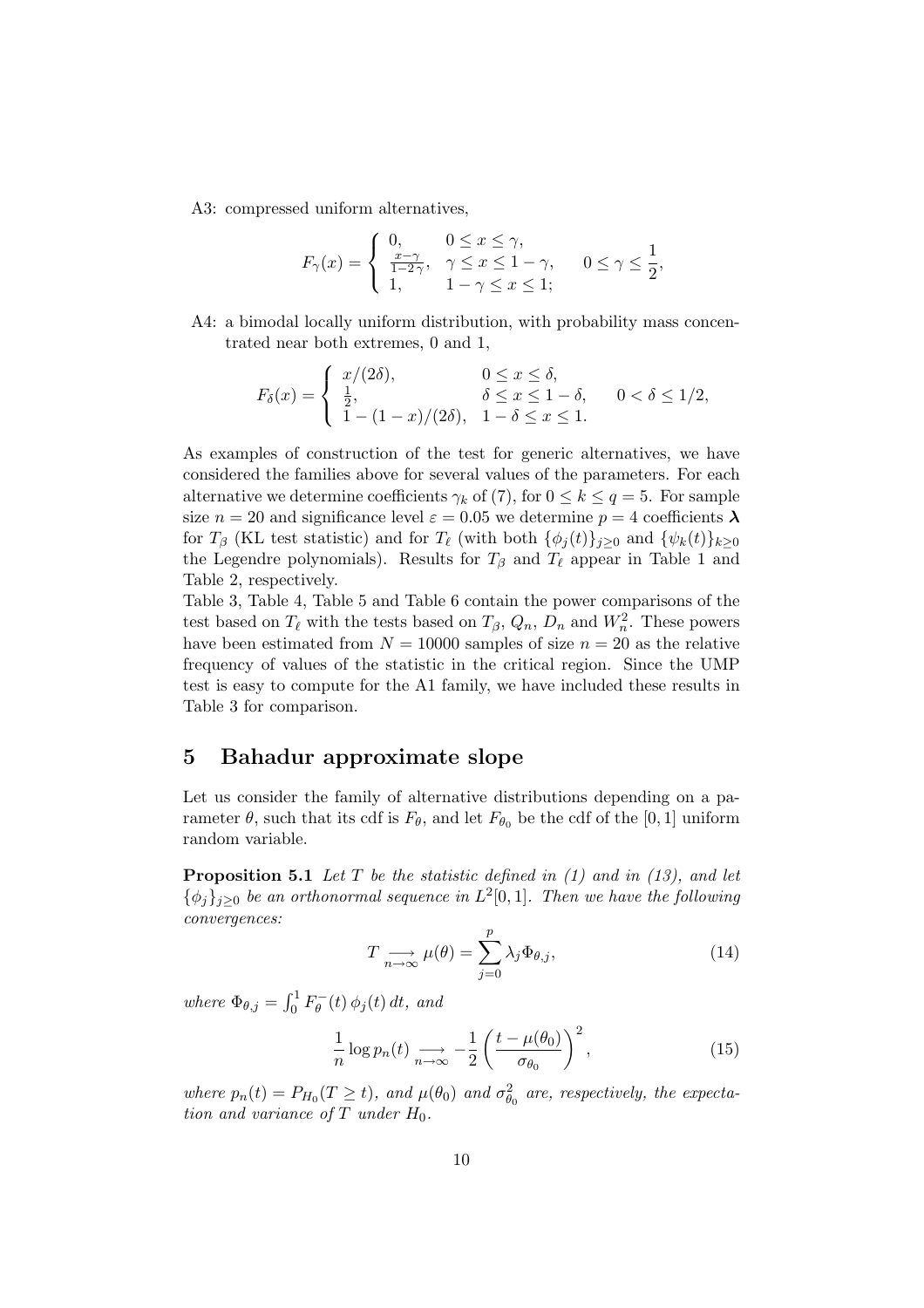| Family          | Fourier coeff.                                       | weights     | critical values   |
|-----------------|------------------------------------------------------|-------------|-------------------|
|                 |                                                      | $-0.801406$ |                   |
| A1              | $\gamma_0 = \frac{1}{3}$                             | $-0.426894$ | $c_1 = -0.159319$ |
|                 | $\gamma_k = (-1)^k \frac{2\sqrt{2}}{(k\pi)^2}$       | 0.353300    |                   |
| $\alpha = 1/2$  | $1\leq k\leq q$                                      | $-0.036017$ | $c_2 = -0.407395$ |
|                 |                                                      | 0.222244    |                   |
|                 | $\gamma_0 = 1/2$                                     | $\theta$    |                   |
|                 | $\gamma_1 = -0.197286$                               | $-0.971767$ | $c_1 = 0.327609$  |
| A <sub>2</sub>  | $\gamma_2=0$                                         | $\Omega$    |                   |
| $\beta = 2$     | $\gamma_3 = -0.0448157$                              |             |                   |
|                 | $\gamma_4=0$                                         | $-0.235944$ | $c_2 = 0.215799$  |
|                 | $\gamma_5 = -0.0197851$                              | $\Omega$    |                   |
|                 | $\gamma_0 = 1/2$                                     | $\Omega$    |                   |
|                 | $\gamma_k=0,$                                        | 0.837951    | $c_1 = -0.200292$ |
| A3              | $1 \leq k \leq q$ , k even,                          | 0           |                   |
| $\gamma = 0.15$ | $\gamma_k = -\frac{2\sqrt{2}}{(k\pi)^2}(1-2\gamma),$ | 0.545746    | $c_2 = -0.288662$ |
|                 | $1 \leq k \leq q$ , k odd.                           | 0           |                   |
|                 | $\gamma_0 = 1/2$                                     |             |                   |
|                 | $\gamma_k=0,$                                        | $\theta$    |                   |
| A4              | $1 \leq k \leq q$ , k even,                          | 0.998779    | $c_1 = -0.207086$ |
| $\delta = 0.05$ | $\gamma_k = -\frac{4\delta\sqrt{2}}{(k\pi)^2} +$     | 0           |                   |
|                 |                                                      | -0.049396   | $c_2 = -0.334052$ |
|                 | $\frac{(2\delta-1)\sqrt{2}}{k\pi}\sin(k\pi/2),$      | $\Omega$    |                   |
|                 | $1 \leq k \leq q$ , k odd.                           |             |                   |

Table 1: Computations for statistic  $T_{\beta}$  for families A1, A2, A3 and A4.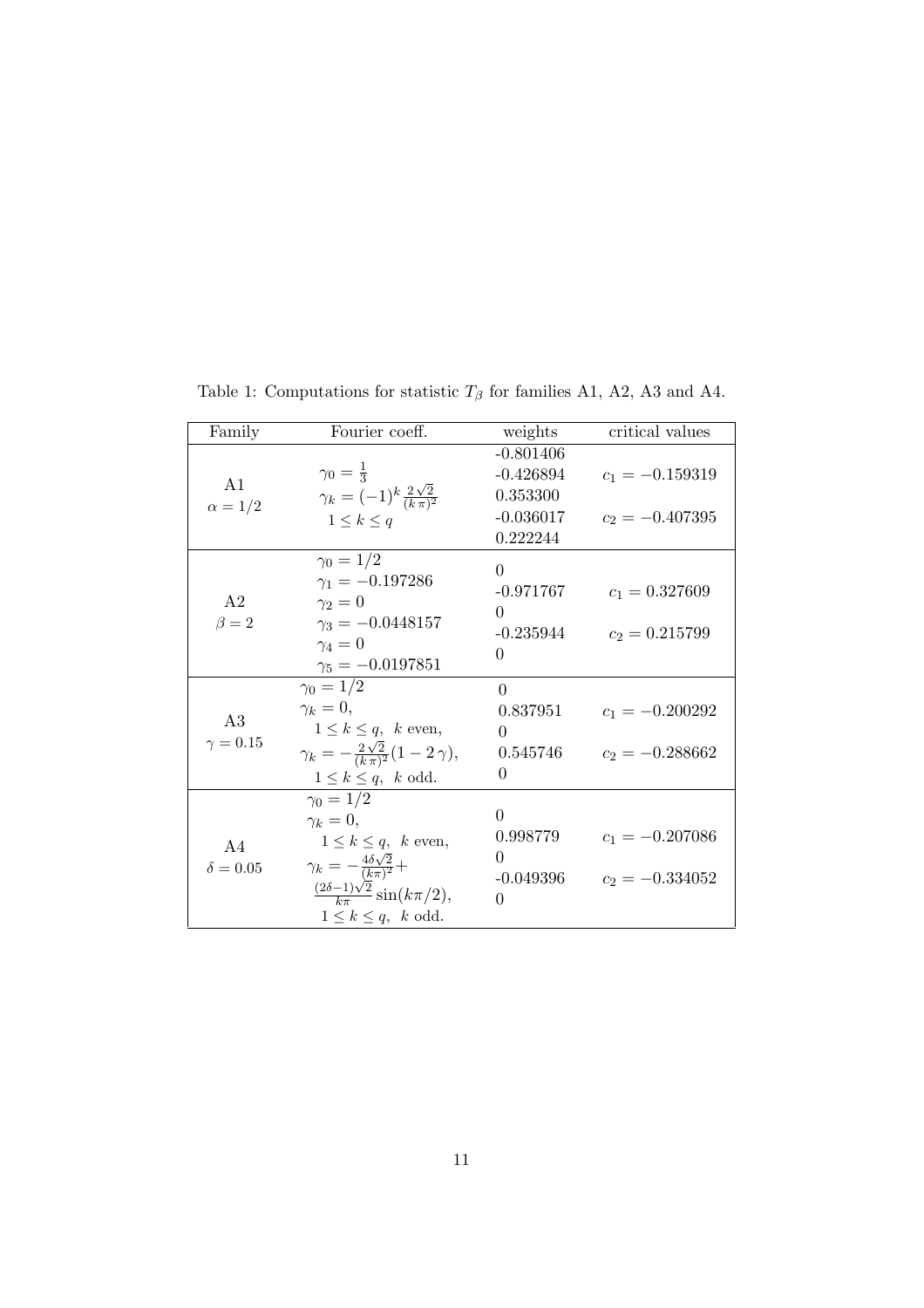| Family                        | Fourier coeff.                                                                                                               | weights                                                       | critical values                        |
|-------------------------------|------------------------------------------------------------------------------------------------------------------------------|---------------------------------------------------------------|----------------------------------------|
| A1<br>$\alpha = 1/2$          | $\gamma_0=1/3$<br>$\gamma_1 = 1/(2\sqrt{3})$<br>$\gamma_2 = 1/(6\sqrt{5})$<br>$\gamma_k=0, \; k>2$                           | 0.866627<br>$-0.389738$<br>0.240569<br>0.136847<br>0.143045   | $c_1 = 0.428548$<br>$c_2 = 0.224193$   |
| A <sub>2</sub><br>$\beta = 2$ | $\gamma_0 = 1/2$<br>$\gamma_1 = 0.202073$<br>$\gamma_2=0$<br>$\gamma_3 = 0.027822$<br>$\gamma_4=0$<br>$\gamma_5 = 0.006362$  | 0.02226<br>$-0.905230$<br>0.058483<br>$-0.412617$<br>0.079936 | $c_1 = -0.193508$<br>$c_2 = -0.279914$ |
| A3<br>$\gamma = 0.15$         | $\gamma_0 = 1/2$<br>$\gamma_1 = \frac{\sqrt{3}}{6}(1-2\gamma)$<br>$\gamma_k = 0 \quad k > 1.$                                | 0.000101<br>0.717871<br>0.000330<br>0.696175<br>0.000592      | $c_1 = 0.226837$<br>$c_2 = 0.165733$   |
| A4<br>$\delta = 0.05$         | $\gamma_0 = 1/2$<br>$\gamma_1 = 0.418579$<br>$\gamma_2=0$<br>$\gamma_3 = -0.148824$<br>$\gamma_4=0$<br>$\gamma_5 = 0.093280$ | 0.070022<br>0.970818<br>0.149801<br>$-0.147607$<br>0.091548   | $c_1 = 0.363615$<br>$c_2 = 0.239237$   |

Table 2: Computations for statistic  $T_{\ell}$  for families A1, A2, A3 and A4.

Table 3: Power of the test based on  $T_{\ell}$ ,  $T_{\beta}$ ,  $Q_n$ ,  $D_n$ ,  $W_n^2$  and the UMP test for the A1 family.

| $\alpha$       | $T_{\ell}$ | $T_{\beta}$ | $Q_n$  | $D_n$  | $W^2_{\tilde{}}$ | UMP    |
|----------------|------------|-------------|--------|--------|------------------|--------|
| 0.25           | 0.9962     | 0.9980      | 0.4411 | 0.9970 | 0.9973           | 1.0000 |
| 0.5            | 0.7615     | 0.7492      | 0.1203 | 0.6550 | 0.7211           | 0.9259 |
| 0.75           | 0.2096     | $0.1973*$   | 0.0764 | 0.1830 | 0.1987           | 0.3918 |
| $\overline{2}$ | 0.8792     | 0.8347      | 0.3984 | 0.6730 | 0.7708           | 0.9185 |
| 3              | 0.9982     | 0.9872      | 0.8779 | 0.9910 | 0.9955           | 0.9998 |
| $\overline{4}$ | 1.0000     | 0.9991      | 0.9900 | 1.0000 | 1.0000           | 1.0000 |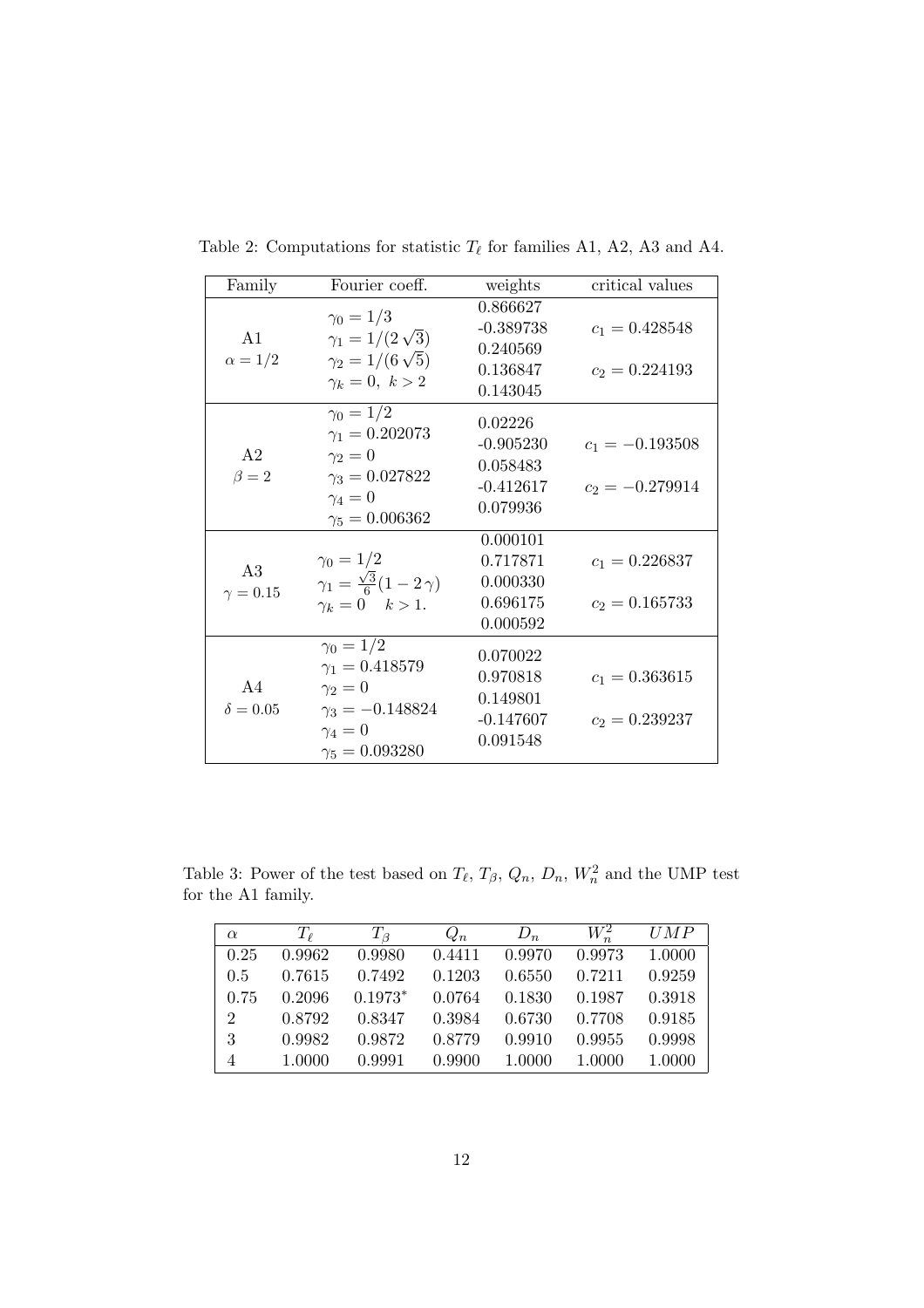|                             | $T_{\ell}$ | $T_{\beta}$ | $Q_n$  | $D_n$  | $W^2_{\scriptscriptstyle\sim}$ |
|-----------------------------|------------|-------------|--------|--------|--------------------------------|
| 0.25                        | 0.9678     | 0.9447      | 0.9651 | 0.8071 | 0.8597                         |
| 0.5                         | 0.6600     | 0.6524      | 0.7238 | 0.2879 | 0.2840                         |
| 0.75                        | 0.1827     | $0.1893*$   | 0.2203 | 0.0916 | 0.0905                         |
| $\mathcal{D}_{\mathcal{L}}$ | 0.8252     | 0.8045      | 0.7523 | 0.1288 | 0.1013                         |
| 3                           | 0.9979     | 0.9929      | 0.9955 | 0.4029 | 0.5107                         |
| 4                           | 1.0000     | 1.0000      | 1.0000 | 0.7361 | 0.8951                         |

Table 4: Power of the tests based on  $T_{\ell}$ ,  $T_{\beta}$ ,  $Q_n$ ,  $D_n$  and  $W_n^2$  for the A2 family.

Table 5: Power of the test based on  $T_{\ell}$ ,  $T_{\beta}$ ,  $Q_n$ ,  $D_n$  and  $W_n^2$  for the A3 family.

| $\gamma$ | $T_{\ell}$ | $T_{\beta}$ | $Q_n$  | $D_n$  | $W_n^2$ |
|----------|------------|-------------|--------|--------|---------|
| 0.05     | 0.2059     | $0.1761*$   | 0.1016 | 0.0453 | 0.0387  |
| 0.10     | 0.7475     | 0.6049      | 0.3609 | 0.0451 | 0.0426  |
| 0.15     | 1.0000     | 0.9894      | 0.8244 | 0.0677 | 0.0669  |
| 0.25     | 1.0000     | 1.0000      | 1.0000 | 0.3775 | 0.6195  |
| 0.35     | 1.0000     | 1.0000      | 1.0000 | 1.0000 | 1.0000  |

Table 6: Power of the test based on  $T_{\ell}$ ,  $T_{\beta}$ ,  $Q_n$ ,  $D_n$  and  $W_n^2$  for the A4 family.

| δ    | $T_{\ell}$ | $T_{\beta}$ | $Q_n$  | $D_n$  | $W^2$  |
|------|------------|-------------|--------|--------|--------|
| 0.05 | 0.9639     | 0.9619      | 0.9585 | 1.0000 | 1.0000 |
| 0.15 | 0.9130     | 0.8905      | 0.9309 | 1.0000 | 1.0000 |
| 0.25 | 0.7749     | 0.7951      | 0.7736 | 0.8817 | 0.7533 |
| 0.35 | 0.4351     | $0.3934*$   | 0.3097 | 0.3321 | 0.1964 |
| 0.45 | 0.1257     | $0.0745*$   | 0.0697 | 0.0931 | 0.0752 |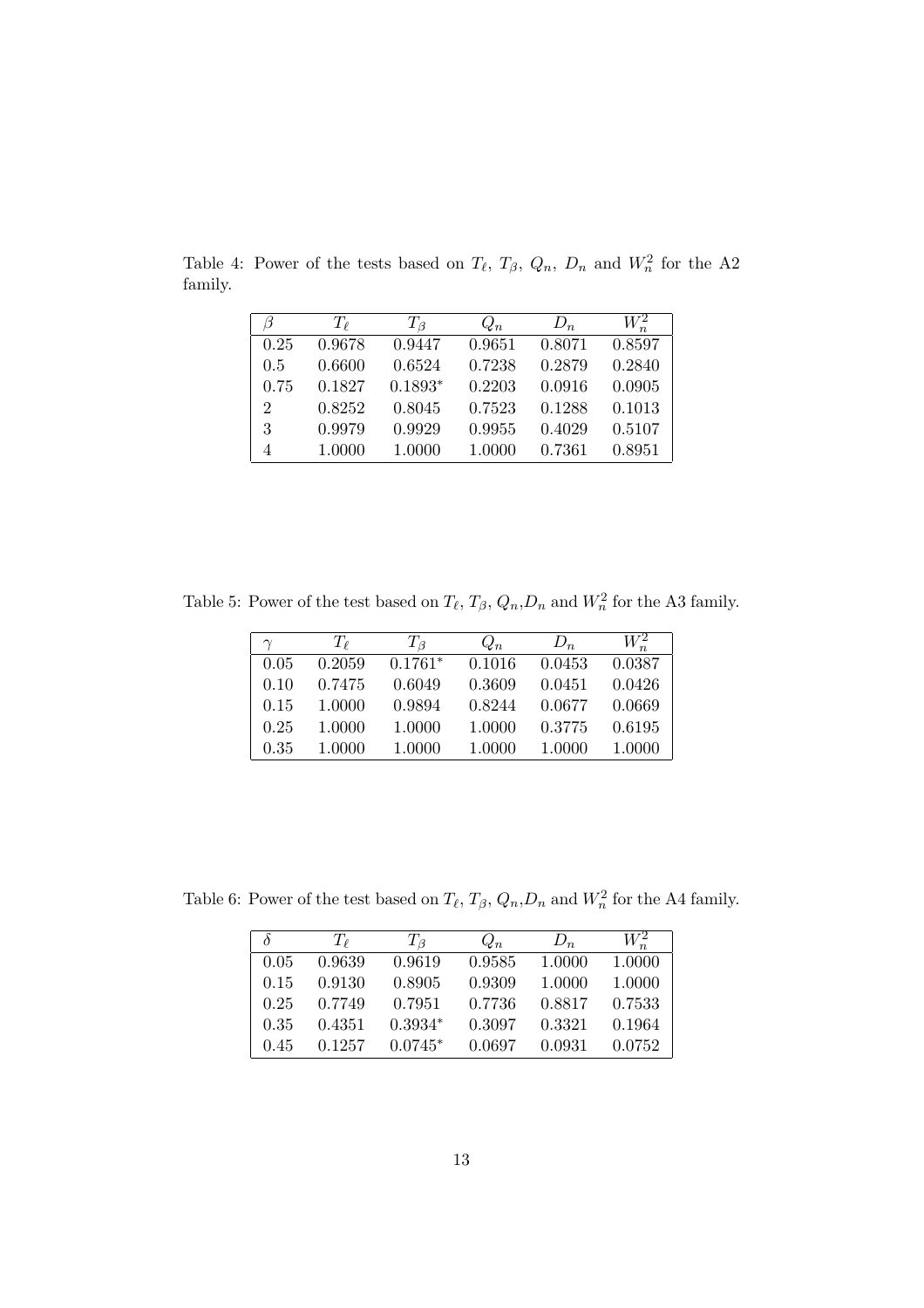Proof: The T statistic can be written as:

$$
T = \int_0^1 J(t) F_n^-(t) dt,
$$

where

$$
J(t) = \sum_{j=0}^{p} \lambda_j \, \phi_j(t), \quad t \in (0, 1).
$$

Convergence  $(14)$  is obtained from the general theory of L-statistics (see Theorem 3 in chapter 19 of Shorack and Wellner (1986)) which ensures the following convergence in law:

$$
\sqrt{n}[T-\mu(\theta)] \xrightarrow[n \to \infty]{\mathcal{L}} N(0, \sigma_{\theta}^2),
$$

where

$$
\mu(\theta) = \int_0^1 J(t) F_{\theta}^-(t) dt, \quad \sigma_{\theta}^2 = \int_0^1 \int_0^1 J(s) J(t) K(s, t) dF_{\theta}^-(s) dF_{\theta}^-(t),
$$

and  $K(s,t) = \min(s,t) - st$ . So substituting the expression of  $J(t)$  in  $\mu(\theta)$ , we have that

$$
\mu(\theta) = \sum_{j=0}^{p} \lambda_j \int_0^1 F_{\theta}^-(t) \phi_j(t) dt = \sum_{j=0}^{p} \lambda_j \Phi_{\theta,j}
$$

where  $\Phi_{\theta,j} = \int_0^1 F_{\theta}^-(t) \phi_j(t) dt$ .

To prove convergence (15) we have to compute the expectation and variance of  $T$  under  $H_0$ :

$$
\mu(\theta_0) = \int_0^1 J(t) F_{\theta_0}^-(t) dt = \sum_{j=0}^p \lambda_j \int_0^1 t \phi_j(t) dt = \sum_{j=0}^p \lambda_j \Phi_{0,j}
$$

where  $\Phi_{0,j} = \int_0^1 t \, \phi_j(t) \, dt$ , (note that, since  $\phi_0 = 1$ ,  $\Phi_{\theta,0} = E(F_{\theta})$  and  $\Phi_{0,0} = E(F_{\theta_0})$  and

$$
\sigma_{\theta_0}^2 = \int_0^1 \int_0^1 J(s) J(t) K(s, t) ds dt = \sum_{j=0}^p \sum_{k=0}^p \lambda_j \lambda_k S_{jk},
$$

where

$$
S_{jk} = \int_0^1 \int_0^1 \phi_j(s) \phi_k(t) K(s, t) ds dt
$$
\n(16)  
\n(a)  $\int_0^s t \phi_k(t) dt$   $ds + \int_0^1 \int_0^1 \phi_k(s) \int_0^1 (1 - t) \phi_k(t) dt$   $ds$ 

$$
= \int_0^1 \left( (1-s)\phi_j(s) \int_0^s t\phi_k(t)dt \right) ds + \int_0^1 \left( s\phi_j(s) \int_s^1 (1-t)\phi_k(t)dt \right) ds,
$$
  
and also we need to use the well-known result for large deviations of a

standard normal random variable, described in p.851 of Shorack and Wellner (1986):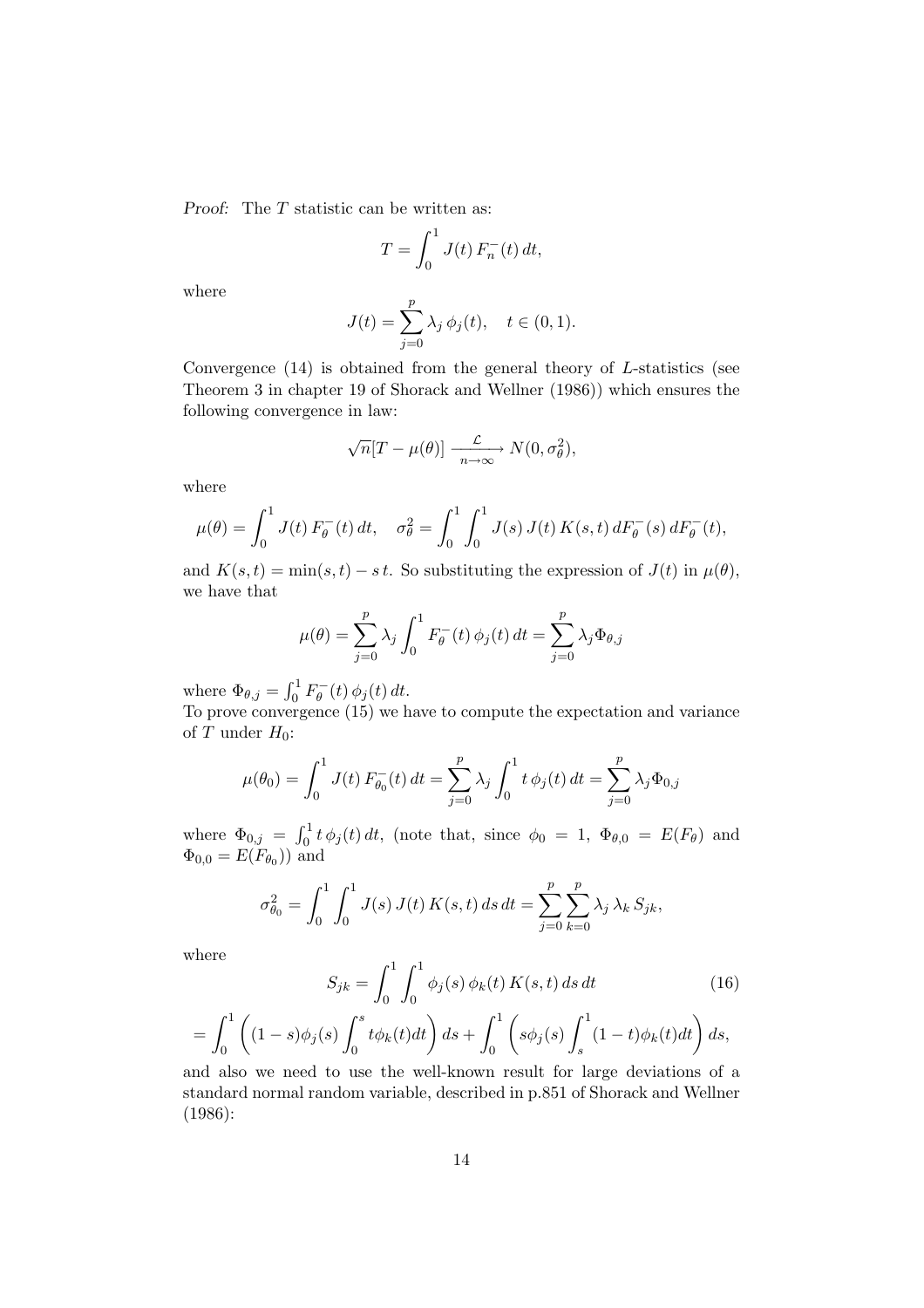**Lemma 5.1** Let  $Z$  be a standard normal random variable, and consider the sequences  $\lambda_n \to \infty$ ,  $\delta_n \to \infty$ , then:

$$
P(Z > \lambda_n) = \exp\left[-\frac{\lambda_n^2}{2}(1 - \delta_n)\right], \quad n \to \infty.
$$

In our case, we have that:

$$
p_n(t) = P_{H_0}(T \ge t) = P\left(\frac{T - \mu(\theta_0)}{\sigma_{\theta_0}/\sqrt{n}} \ge \frac{t - \mu(\theta_0)}{\sigma_{\theta_0}/\sqrt{n}}\right)
$$

$$
= \exp\left\{-\frac{(t - \mu(\theta_0))^2}{2\sigma_{\theta_0}^2/n}(1 - \delta_n)\right\}.
$$

And

$$
\lim_{n \to \infty} \frac{1}{n} \log p_n(t) = \lim_{n \to \infty} \frac{1}{n} \left\{ -\frac{(t - \mu(\theta_0))^2}{2\sigma_{\theta_0}^2} n (1 - \delta_n) \right\} = -\frac{1}{2} \left( \frac{t - \mu(\theta_0)}{\sigma_{\theta_0}} \right)^2.
$$

**Proposition 5.2** Let T be the statistic defined in  $(1)$  and in  $(13)$ , and let  $\{\phi_j\}_{j\geq 0}$  be an orthonormal sequence in  $L^2[0,1]$ . Then:

(i) The Bahadur approximate slope of T for the  $F_{\theta}$  family of distributions is given by

$$
c^{\star}(\theta) = \frac{\lambda' \phi \phi' \lambda}{\lambda' S \lambda},
$$

where  $\boldsymbol{\lambda} = (\lambda_0, \dots, \lambda_p)'$ ,  $\boldsymbol{\phi} = (\Phi_{\theta,0} - \Phi_{0,0}, \dots, \Phi_{\theta,p} - \Phi_{0,p})'$  and matrix  $\mathbf{S} = (S_{jk})_{0 \leq j,k \leq p}$  defined in (16).

(ii) For a fixed value of  $\theta$ , the maximum of the Bahadur approximate slope of T for  $F_{\theta}$  is  $c^{\star}(\theta) = \phi' \mathbf{S}^{-1} \phi$ .

Proof: Part (i) is obtained applying Theorem 1.2.2. of Nikitin (1995). The Bahadur approximate slope of T for  $F_{\theta}$  is

$$
c^{\star}(\theta) = \left(\frac{\mu(\theta) - \mu(\theta_0)}{\sigma_{\theta_0}}\right)^2, \tag{17}
$$

which is a quocient of two quadratic forms, since the numerator and denominator of (17) can be written in the following way:

$$
(\mu(\theta) - \mu(\theta_0))^2 = \left(\sum_{j=0}^p \lambda_j (\Phi_{\theta,j} - \Phi_{0,j})\right)^2 = \lambda' \phi \phi' \lambda,
$$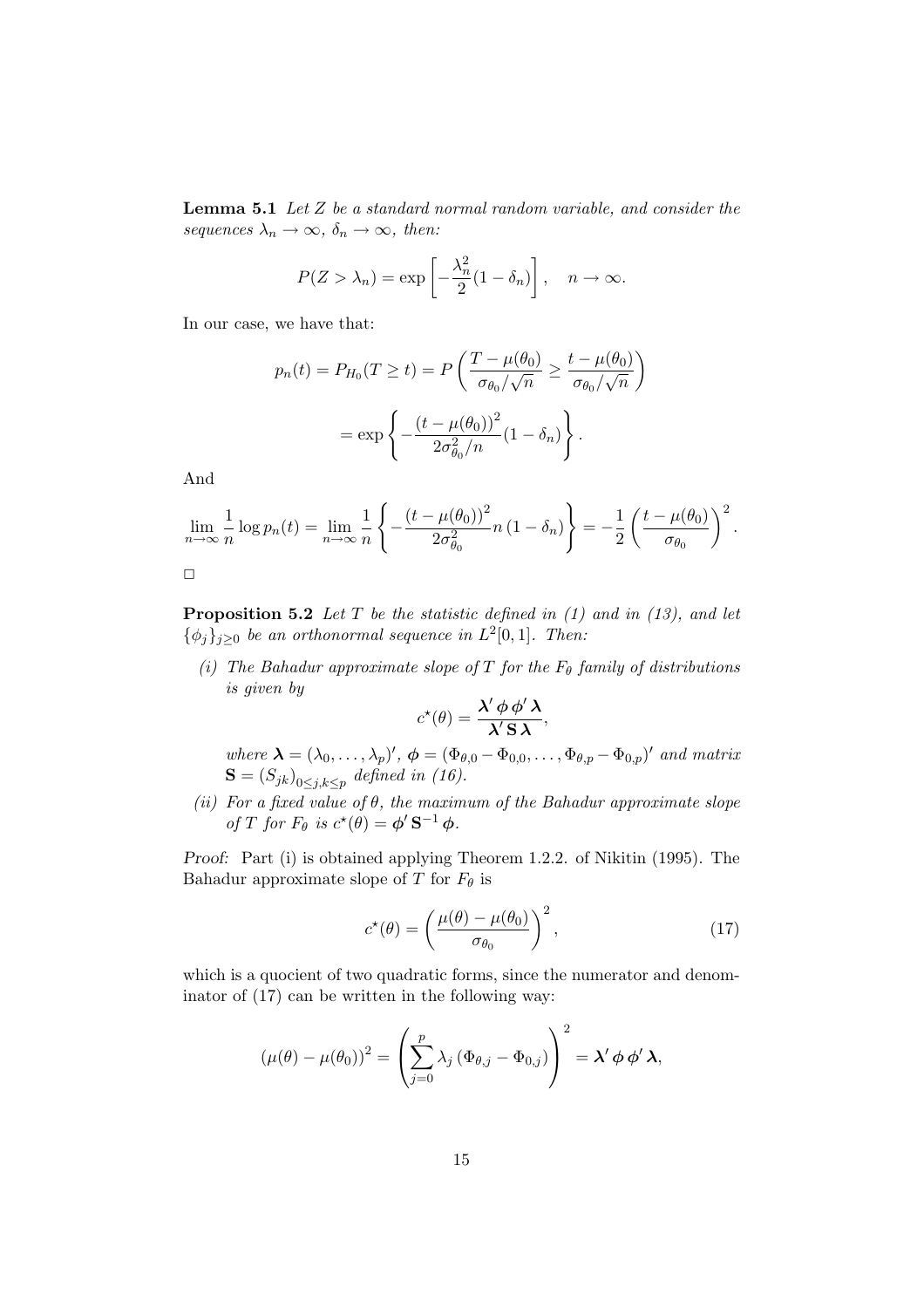where  $\boldsymbol{\lambda} = (\lambda_0, \dots, \lambda_p)', \boldsymbol{\phi} = (\Phi_{\theta,0} - \Phi_{0,0}, \dots, \Phi_{\theta,p} - \Phi_{0,p})'$  and

$$
\sigma_{\theta_0}^2 = \sum_{j=0}^p \sum_{k=0}^p \lambda_j \lambda_k S_{jk} = \lambda' \mathbf{S} \lambda,
$$

where  $\mathbf{S} = (S_{jk})_{0 \leq j,k \leq p}$  and

$$
S_{jk} = \int_0^1 \left( (1-s)\phi_j(s) \int_0^s t\phi_k(t)dt \right) ds + \int_0^1 \left( s\phi_j(s) \int_s^1 (1-t)\phi_k(t)dt \right) ds.
$$

Note that  $c^*(\theta)$  depends on  $\theta$  through vector  $\phi$ .

Part (ii): for a fixed value of  $\theta$ , the maximum of  $c^*(\theta)$  is attained for the eigenvector  $\lambda$  of maximum eigenvalue in

$$
\phi \phi' \lambda = \xi S \lambda
$$
, with the constraint  $\lambda' S \lambda = 1$ .

Setting  $\lambda = S^{-1/2} u$ , we have that

$$
\mathbf{S}^{-1/2}\,\boldsymbol{\phi}\,\boldsymbol{\phi}'\,\mathbf{S}^{-1/2}\,\mathbf{u} = \xi\,\mathbf{u},
$$

with the constraint  $\mathbf{u}'\mathbf{u} = 1$ , whose solution is the (unique with non-null eigenvalue) eigenvector  $\mathbf{u} = \mathbf{S}^{-1/2} \phi$  with  $\xi = ||\mathbf{u}||^2$  its eigenvalue. Finally, we recover  $\lambda = S^{-1} \phi$  and the maximum Bahadur approximate slope of T for  $F_{\theta}$ , for a fixed value of  $\theta$ , is  $c^{\star}(\theta) = \phi' \mathbf{S}^{-1} \phi$ .  $\Box$ 

#### Comparing two statistics: Bahadur ARE

Let  $\{\phi_j(t)\}_{j\geq 0}$ ,  $\{\psi_j(t)\}_{j\geq 0}$  be two orthonormal bases in  $L^2[0,1]$  with  $\phi_0(t)$  =  $\psi_0(t) = 1$ . Let us consider  $T_1$  and  $T_2$  two statistics constructed in the following way:

$$
T_1 = \sum_{j=0}^p \lambda_{1,j} \Phi_{nj}, \quad T_2 = \sum_{j=0}^p \lambda_{2,j} \Psi_{nj},
$$

where  $\Phi_{nj} = \int_0^1 F_n^-(t) \phi_j(t) dt$ ,  $\Psi_{nj} = \int_0^1 F_n^-(t) \psi_j(t) dt$ ,  $j \ge 0$ .

Let  $c_1^{\star}(\theta)$  and  $c_2^{\star}(\theta)$  be the corresponding Bahadur approximate slopes of  $T_1$ and  $T_2$  for the  $F_\theta$  family of distributions. For a fixed value of  $\theta$ , let  $\lambda_1 =$  $(\lambda_{1,0},\ldots,\lambda_{1,p})'$  and  $\lambda_2=(\lambda_{2,0},\ldots,\lambda_{2,p})'$  the eigenvectors that respectively maximize  $c_1^{\star}(\theta)$  and  $c_2^{\star}(\theta)$ .

We will say that  $T_1$  is asymptotically more efficient (in the Bahadur sense) than  $T_2$  if

$$
\frac{c_1^\star(\theta)}{c_2^\star(\theta)}>1
$$

or equivalently, if

$$
\phi' \,\mathbf{S}_1^{-1} \,\phi > \psi' \,\mathbf{S}_2^{-1} \,\psi,
$$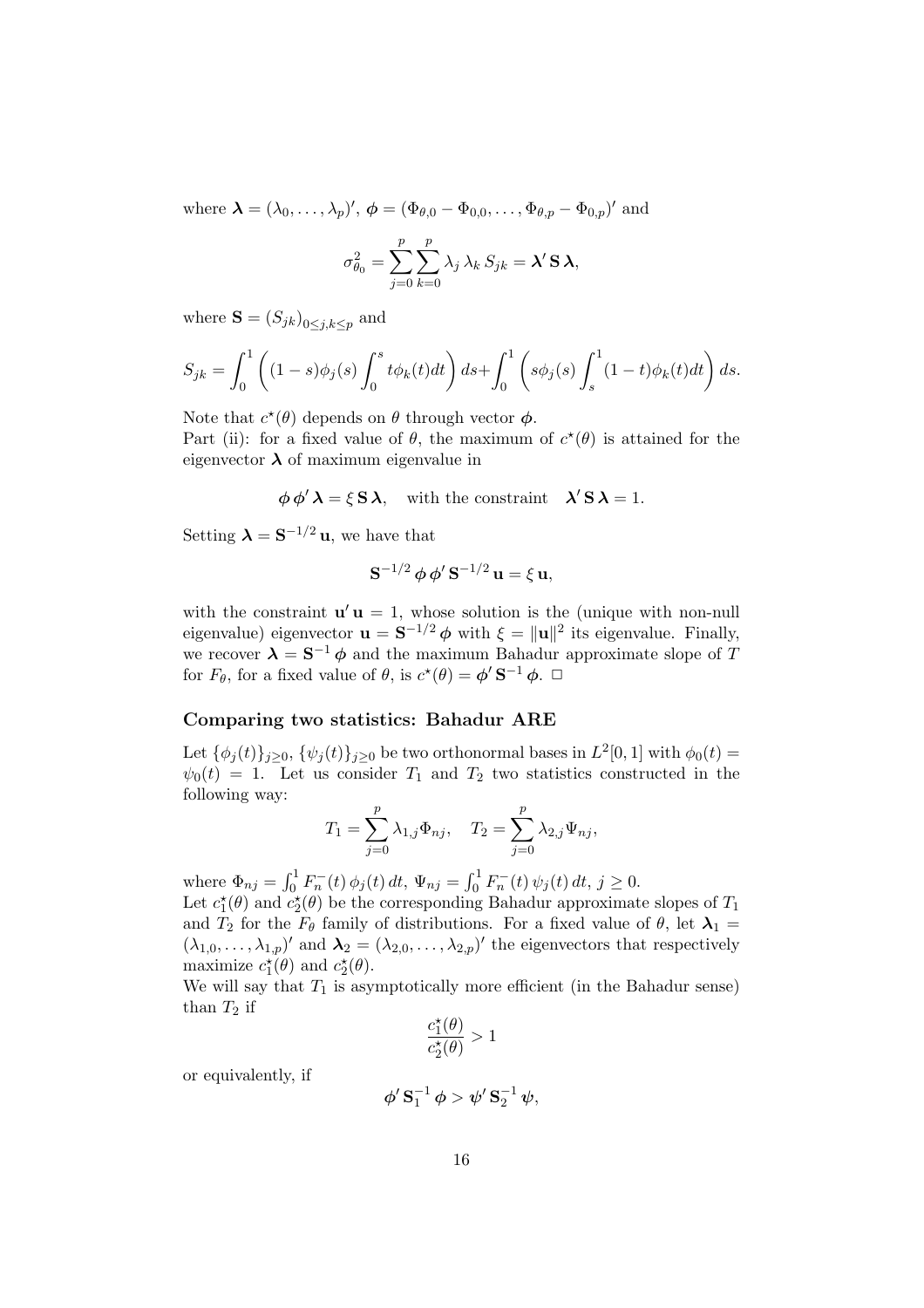where

$$
\phi = (\Phi_{\theta,0} - \Phi_{0,0}, \dots, \Phi_{\theta,p} - \Phi_{0,p})', \quad \mathbf{S}_1 = (S_{jk}^1)_{0 \le j,k \le p},
$$
  

$$
\psi = (\Psi_{\theta,0} - \Psi_{0,0}, \dots, \Psi_{\theta,p} - \Psi_{0,p})', \quad \mathbf{S}_2 = (S_{jk}^2)_{0 \le j,k \le p}.
$$

We have used the concept of Bahadur asymptotic efficiency to compare  $T_{\ell}$  and  $T_{\beta}$  statistics. Figure 2, Figure 3 and Figure 4 show the Bahadur approximate slopes of  $T_{\ell}$  and  $T_{\beta}$  for the A1, A2, A3 and A4 families of distributions introduced in section 4.

Figure 2: Bahadur approximate slope of  $T_{\ell}$  and  $T_{\beta}$  ( $p = 4$ ) for the A1 alternative



Figure 3: Bahadur approximate slope of  $T_{\ell}$  and  $T_{\beta}$  ( $p = 4$ ) for the A2 alternative



In order to compare  $T_{\ell}$  and  $T_{\beta}$  statistics in terms of their power values and in terms of their Bahadur approximate slopes, we have constructed them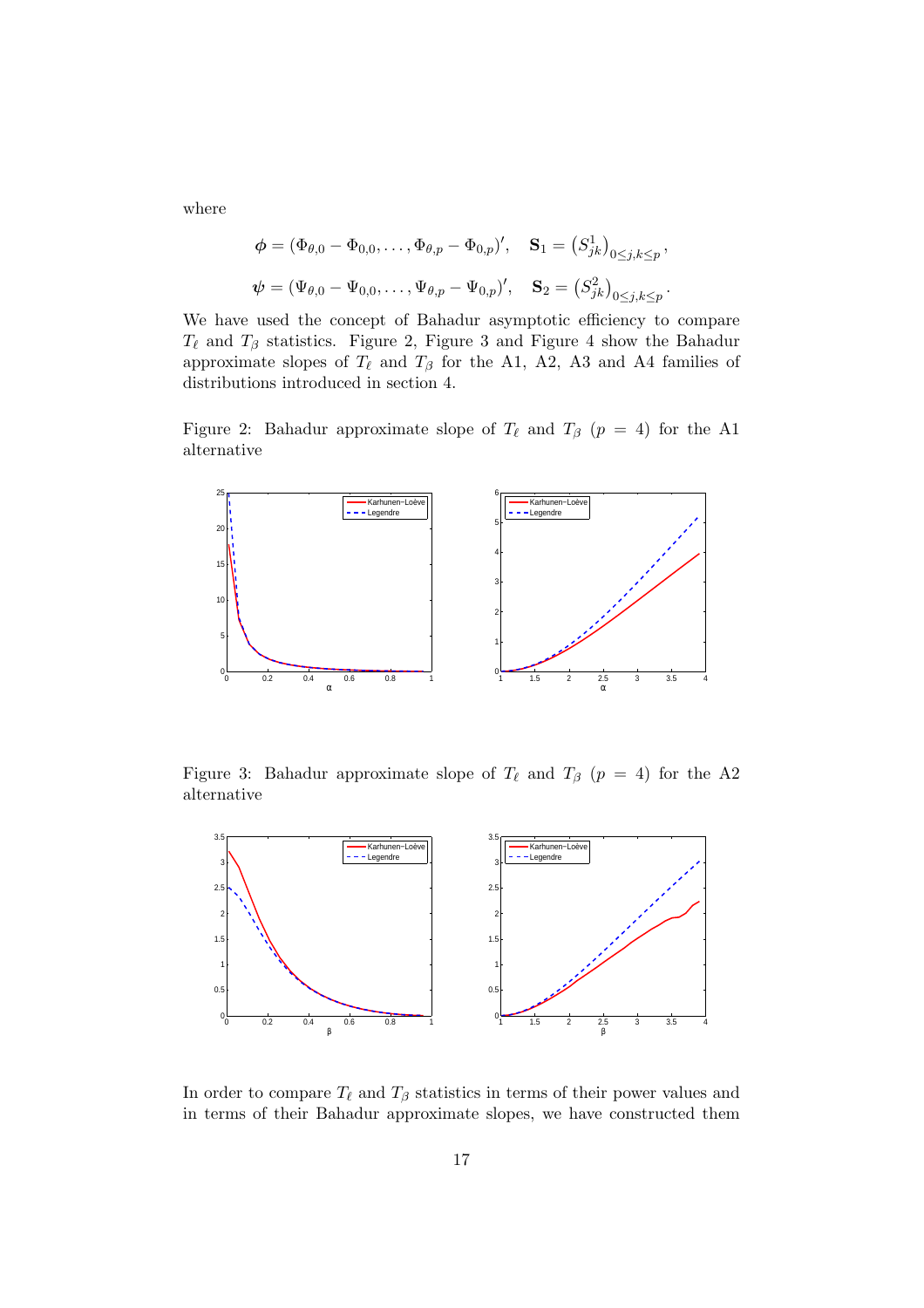Figure 4: Bahadur approximate slope of  $T_{\ell}$  and  $T_{\beta}$  ( $p = 4$ ) for the A3 alternative (on the left) and for A4 alternative (on the right)



for each family of distributions (A1, A2, A3, A4), taking  $p = 3, 4, 5, 7$ ,  $q = 2, 3, 4, 5$  and  $n = 20$ . The powers have been estimated from  $N = 10000$ samples of size  $n = 20$ .

For  $p = 3, 5, 7$ , the Bahadur approximate slopes of the two statistics present the same behaviour described for  $p = 4$  (see Figure 2, Figure 3, Figure 4), therefor there will be no great changes in terms of Bahadur asymptotic relative efficiency.

For better comparison we have plotted the power values of  $T_{\ell}$  and  $T_{\beta}$  for  $q = 2, 3, 4, 5$ . Figure 5, Figure 6, Figure 7 and Figure 8 contain these plots.

Figure 5: Power of  $T_\beta$  (on the left) and  $T_\ell$  (on the right) for the A1 alternative, for  $q = 2, 3, 4, 5$  and values of the parameter  $\alpha = 0.25, 0.5, 0.75, 1, 2, 3, 4$ .



As a general comment it can be said that for  $q=2$ ,  $T_{\beta}$  is preferable to  $T_{\ell}$ , except for the A3 family. But, in general, when  $q \geq 3$ ,  $T_{\ell}$  performs better.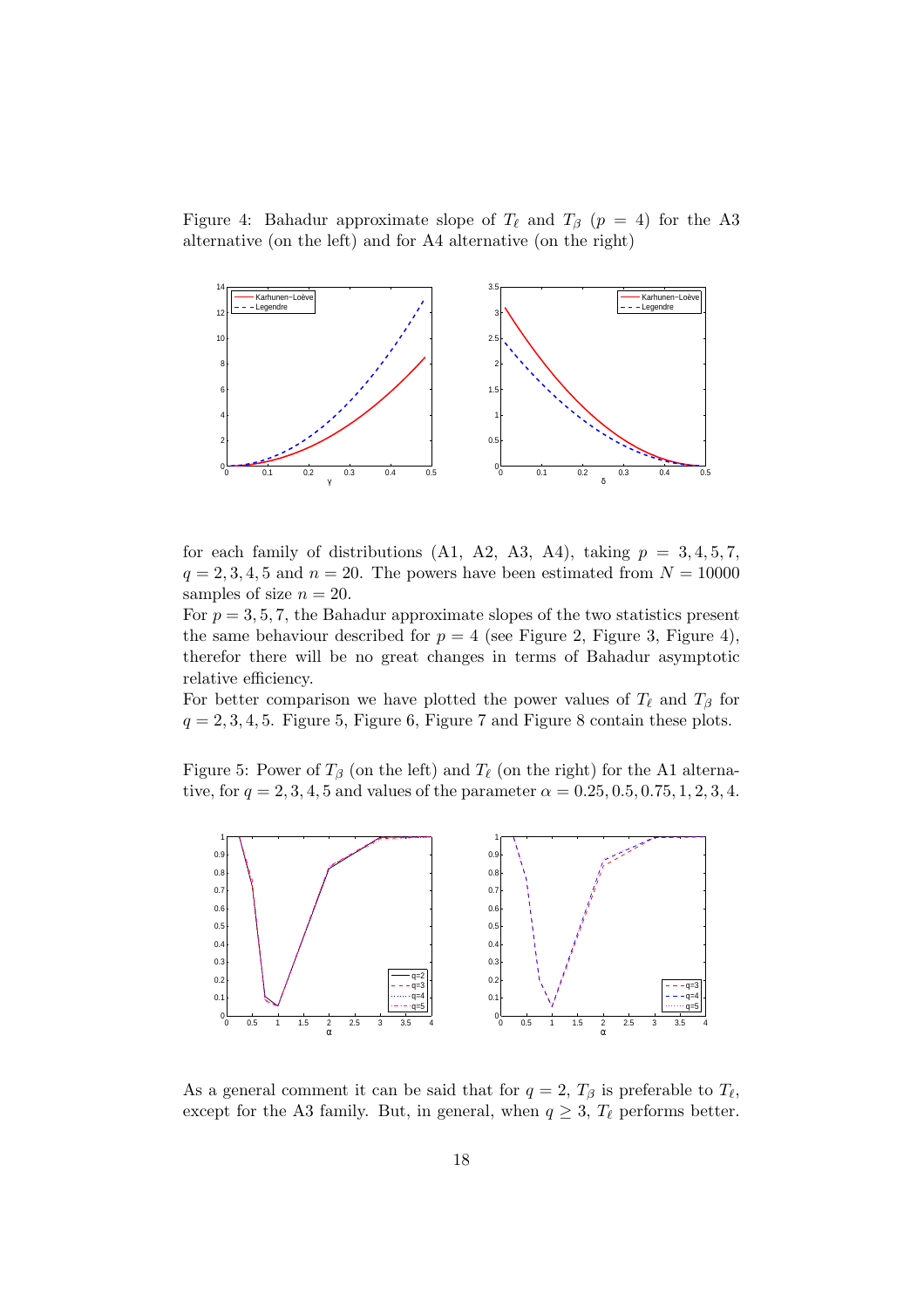Figure 6: Power of  $T_\beta$  (on the left) and  $T_\ell$  (on the right) for the A2 alternative, for  $q = 2, 3, 4, 5$  and values of the parameter  $\beta = 0.25, 0.5, 0.75, 1, 2, 3, 4$ .



Figure 7: Power of  $T_\beta$  (on the left) and  $T_\ell$  (on the right) for the A3 alternative, for  $q = 2, 3, 4, 5$  and values of the parameter  $\beta =$ 0.05, 0.10, 0.15, 0.25, 0.35.



More precisely:

For the A1 family  $T_{\ell}$  is preferable to  $T_{\beta}$ , in terms of power and in terms of Bahadur approximate slopes. Both statistics are, in general, better than  $Q_n$ ,  $D_n$  and  $W_n^2$ , but, obviously, the UMP-test is the best.

For the A2 family and when the parameter  $\beta > 1$ ,  $T_{\ell}$  is the best. For very small values of the parameter,  $T_\beta$  is more efficient than  $T_\ell$ . But for  $0.2 < \beta < 1$ ,  $T_{\ell}$  has more power than  $T_{\beta}$ , although they are equally efficient. For the A3 family  $T_{\ell}$  is the best and for the A4 family  $T_{\beta}$  is more efficient than  $T_{\ell}$  but, in general,  $T_{\ell}$  has more power. A possible explanation of this fact is that the pseudo-inverse of the A4 family,  $F_{\delta}^{-}(t)$ , is a discontinuous function. In fact, for A4,  $D_n$  is the most powerful statistic.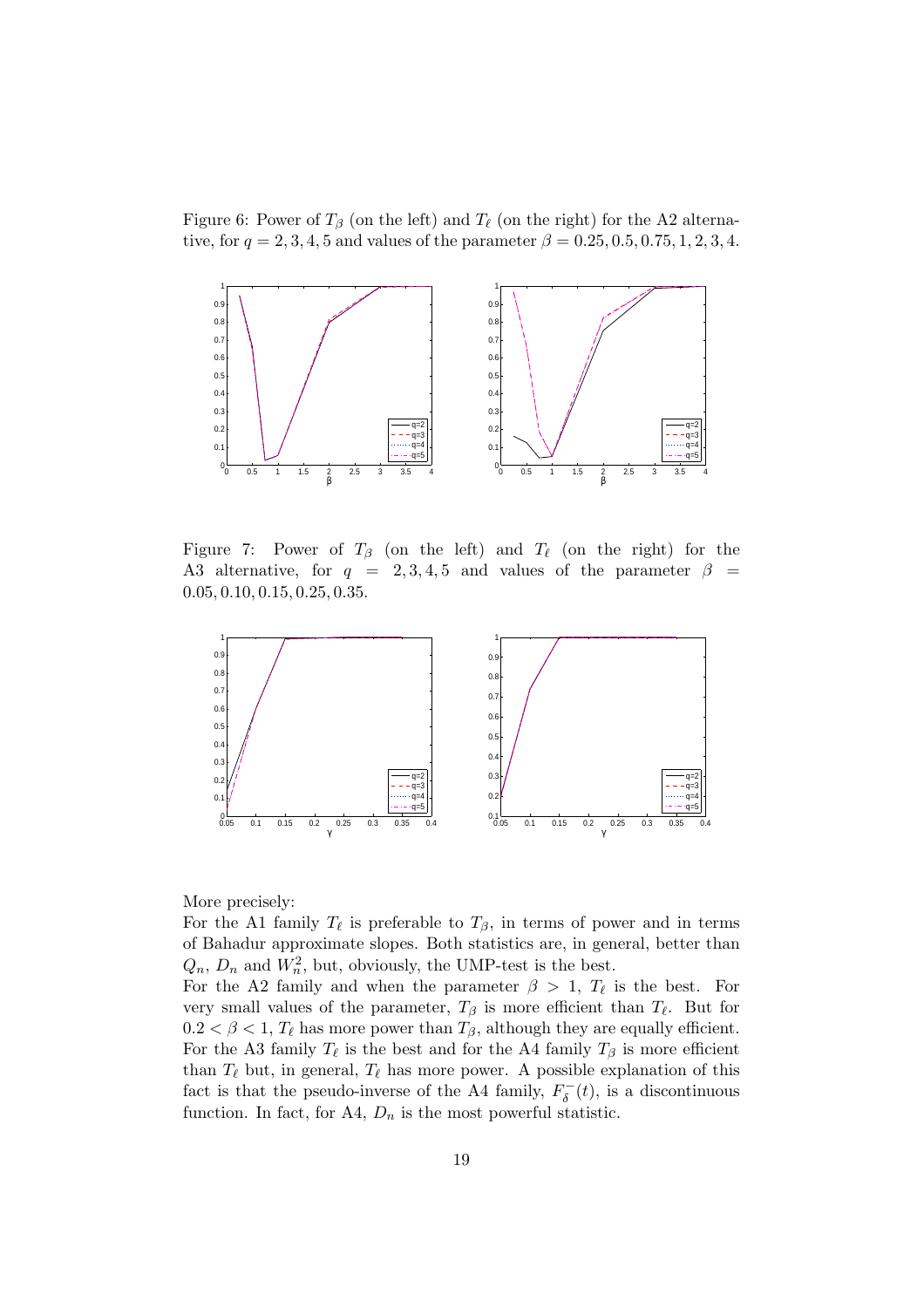Figure 8: Power of  $T_\beta$  (on the left) and  $T_\ell$  (on the right) for the A4 alternative, for  $q = 2, 3, 4, 5$  and values of the parameter  $\beta =$ 0.05, 0.15, 0.25, 0.35, 0.45.



# 6 Practical implementation and concluding remarks

Given two orthonormal basis in  $L^2[0,1]$ ,  $\{\phi_j\}_{j\geq 0}$  and  $\{\psi_j\}_{j\geq 0}$ , and a family of distributions  $F_{\theta}$ , such that  $F_{\theta_0}$  is the cdf of a [0, 1] uniform random variable, we want to construct the statistic

$$
T = \sum_{j=0}^{p} \lambda_j \, \Phi_{nj},
$$

which has maximum power for testing  $H_0$ :  $\theta = \theta_0$  vs.  $H_1 : \theta \neq \theta_0$ . We recommend:

- 1. Select the orthonormal basis in which the  $T$  statistic is more efficient, in the Bahadur sense, for  $F_{\theta}$  alternative.
- 2. For this orthonormal basis, select  $q$  such that the Fourier expansion of order q is a good approximation of  $F_{\theta}^{-}(t)$ . In our examples,  $q = 4$  or  $q=5$  were sufficient.
- 3. Take  $p = 4$  to construct the T statistic and apply the algorithm described in section 3 to find coefficients  $\lambda_0, \ldots, \lambda_p$ .

## References

Cuadras, C. M. and J. Fortiana (1993). Continuous metric scaling and prediction. In C. M. Cuadras and C. R. Rao (Eds.), Multivariate Anal-